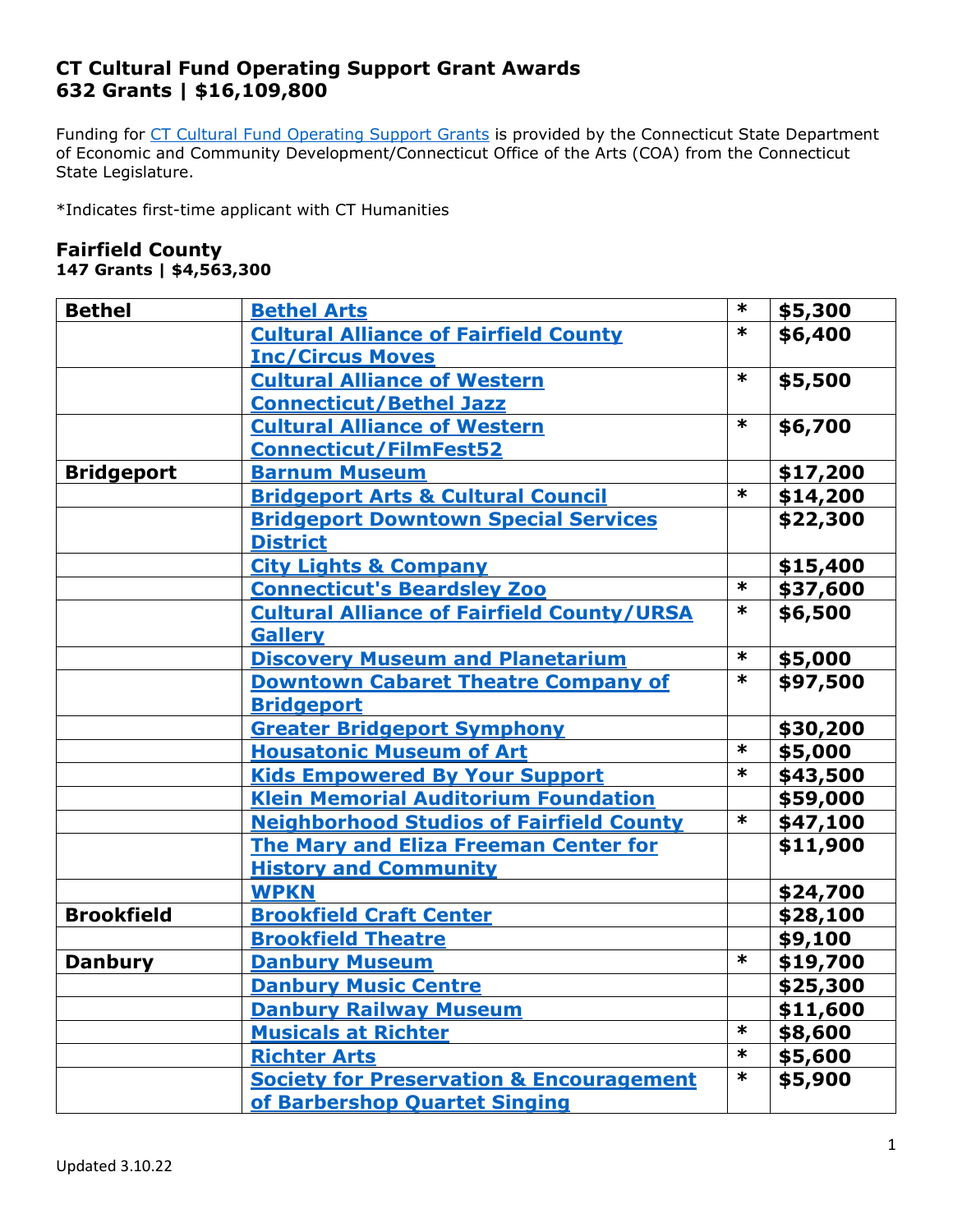| <b>Darien</b>        | <b>Darien Arts Center</b>                           | $\ast$ | \$43,500  |
|----------------------|-----------------------------------------------------|--------|-----------|
|                      | <b>Darien Historical Society</b>                    | $\ast$ | \$16,400  |
|                      | <b>The Mather Homestead</b>                         |        | \$16,100  |
| <b>Easton</b>        | <b>Easton Arts Council</b>                          | $\ast$ | \$5,300   |
| <b>Fairfield</b>     | <b>Connecticut Dance School</b>                     |        | \$21,000  |
|                      | <b>Fairfield Center Stage</b>                       |        | \$14,800  |
|                      | <b>Fairfield County Children's Choir</b>            | $\ast$ | \$21,100  |
|                      | <b>Fairfield Museum and History Center</b>          |        | \$79,300  |
|                      | <b>Fairfield Theatre Company, Inc</b>               | $\ast$ | \$161,700 |
|                      | <b>Fairfield University Art Museum</b>              |        | \$5,000   |
|                      | <b>Greater Connecticut Youth Orchestras</b>         | $\ast$ | \$27,700  |
|                      | <b>Pequot Library</b>                               |        | \$79,500  |
| Greenwich            | <b>Alliance Francaise of Greenwich</b>              | $\ast$ | \$15,100  |
|                      | <b>BackCountry Jazz</b>                             |        | \$17,400  |
|                      | <b>Bruce Museum</b>                                 |        | \$198,400 |
|                      | <b>Greenwich Art Society</b>                        | $\ast$ | \$13,600  |
|                      | <b>Greenwich Arts Council</b>                       | $\ast$ | \$32,000  |
|                      | <b>Greenwich Choral Society</b>                     | $\ast$ | \$12,700  |
|                      | <b>Greenwich Historical Society</b>                 |        | \$112,700 |
|                      | <b>Greenwich Symphony Orchestra</b>                 |        | \$36,100  |
|                      | <b>India Cultural Center of Greenwich</b>           |        | \$21,800  |
|                      | <b>Open Arts Alliance</b>                           |        | \$9,700   |
| <b>Monroe</b>        | <b>Monroe Historical Society</b>                    | $\ast$ | \$6,600   |
| <b>New Canaan</b>    | <b>Carriage Barn Arts Center</b>                    | $\ast$ | \$15,600  |
|                      | <b>National Trust for Historic Preservation/The</b> | $\ast$ | \$5,000   |
|                      | <b>Glass House</b>                                  |        |           |
|                      | <b>New Canaan Museum &amp; Historical Society</b>   |        | \$36,700  |
|                      | <b>New England Dance Theater</b>                    |        | \$10,800  |
|                      | <b>Shakespeare on the Sound</b>                     |        | \$24,000  |
|                      | <b>Silvermine Arts Center</b>                       |        | \$116,500 |
|                      | <b>Summer Theatre of New Canaan</b>                 |        | \$38,800  |
|                      | <b>Town Players of New Canaan</b>                   | $\ast$ | \$8,700   |
| <b>New Fairfield</b> | <b>New Fairfield Historical Society</b>             | $\ast$ | \$5,100   |
|                      | <b>Preserve New Fairfield</b>                       | $\ast$ | \$5,700   |
| <b>Newtown</b>       | <b>Edmond Town Hall</b>                             | $\ast$ | \$39,400  |
|                      | <b>EverWonder Children's Museum</b>                 | $\ast$ | \$5,000   |
|                      | <b>NewArts</b>                                      | $\ast$ | \$15,200  |
|                      | <b>Newtown Cultural Arts Commission</b>             | *      | \$7,400   |
|                      | <b>Newtown Historical Society Inc</b>               |        | \$6,000   |
| <b>Norwalk</b>       | <b>American Chamber Orchestra</b>                   | $\ast$ | \$6,300   |
|                      | <b>Center for Contemporary Printmaking</b>          |        | \$31,200  |
|                      | <b>Creative Connections</b>                         | $\ast$ | \$28,500  |
|                      | <b>Crystal Theatre</b>                              | $\ast$ | \$18,100  |
|                      | <b>Cultural Alliance of Fairfield County/The</b>    | $\ast$ | \$10,800  |
|                      | <b>Nowalk Art Space</b>                             |        |           |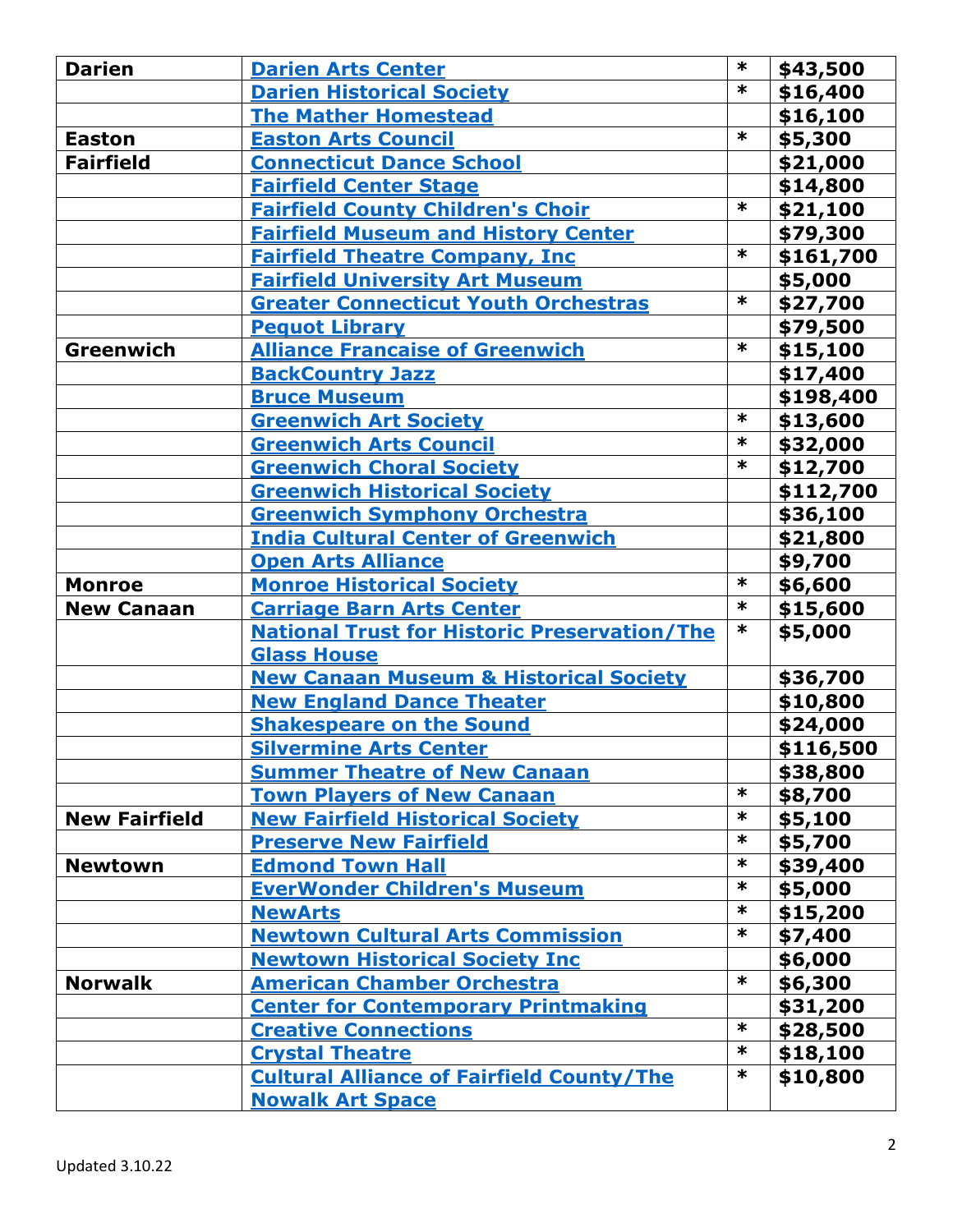|                   | <b>East Coast Contemporary Ballet Company</b>    | $\ast$ | \$7,700   |
|-------------------|--------------------------------------------------|--------|-----------|
|                   | <b>Historic Rowayton</b>                         |        | \$8,900   |
|                   | <b>Lockwood-Mathews Mansion Museum</b>           |        | \$33,600  |
|                   | <b>Music Theatre of CT</b>                       | $\ast$ | \$42,100  |
|                   | <b>Norwalk Historical Society</b>                |        | \$12,100  |
|                   | <b>Norwalk International Cultural Exchange</b>   |        | \$8,500   |
|                   | <b>Norwalk Preservation Trust</b>                |        | \$5,600   |
|                   | <b>Norwalk Seaport Association</b>               | $\ast$ | \$55,300  |
|                   | <b>Norwalk Symphony Orchestra</b>                |        | \$24,500  |
|                   | <b>Rowayton Arts Center</b>                      | $\ast$ | \$20,200  |
|                   | <b>Southern Connecticut Camerata</b>             | $\ast$ | \$5,700   |
|                   | <b>The Maritime Aquarium at Norwalk</b>          |        | \$355,200 |
|                   | <b>The Norwalk Youth Symphony</b>                | $\ast$ | \$21,200  |
|                   | <b>Thomas/Ortiz Dance</b>                        | $\ast$ | \$6,000   |
|                   | <b>Wall Street Theater</b>                       |        | \$39,900  |
|                   | <b>Stepping Stones Museum for Children</b>       |        | \$5,000   |
| <b>Redding</b>    | <b>Redding Historical Society</b>                | $\ast$ | \$5,900   |
| <b>Ridgefield</b> | <b>ACT of CT</b>                                 |        | \$106,800 |
|                   | <b>Camerata D Amici</b>                          | $\ast$ | \$6,200   |
|                   | <b>Keeler Tavern Museum &amp; History Center</b> |        | \$42,900  |
|                   | <b>Ridgefield Guild of Artists</b>               | $\ast$ | \$11,000  |
|                   | <b>Ridgefield Historical Society</b>             |        | \$12,800  |
|                   | <b>The Aldrich Contemporary Art Museum</b>       |        | \$112,300 |
|                   | <b>The Ridgefield Playhouse</b>                  |        | \$266,200 |
|                   | <b>The Ridgefield Chorale</b>                    | $\ast$ | \$9,000   |
|                   | <b>Thrown Stone Theatre Company</b>              | $\ast$ | \$10,700  |
|                   | <b>Town of Ridgefield</b>                        | $\ast$ | \$5,100   |
|                   | <b>Western Connecticut Youth Orchestra</b>       | $\ast$ | \$13,000  |
|                   | <b>Ridgefield Symphony Orchestra</b>             |        | \$22,600  |
|                   | <b>Ridgefield Theater Barn</b>                   | $\ast$ | \$19,500  |
| <b>Shelton</b>    | <b>cARTie</b>                                    | $\ast$ | \$5,900   |
|                   | <b>Center Stage Theatre</b>                      | $\ast$ | \$30,900  |
|                   | <b>Shelton History Center</b>                    |        | \$9,700   |
|                   | <b>Valley Shakespeare Festival</b>               | $\ast$ | \$8,400   |
| <b>Sherman</b>    | <b>Jewish Community Center in Sherman</b>        |        | \$10,200  |
|                   | <b>The Sherman Playhouse</b>                     | $\ast$ | \$8,100   |
| <b>Stamford</b>   | <b>Avon Theatre Film Center</b>                  |        | \$69,400  |
|                   | <b>Ballet School of Stamford</b>                 | $\ast$ | \$11,500  |
|                   | <b>Bartlett Arboretum</b>                        | $\ast$ | \$69,400  |
|                   | <b>Curtain Call</b>                              | $\ast$ | \$61,200  |
|                   | <b>Highland Green Foundation</b>                 | $\ast$ | \$7,000   |
|                   | <b>INTEMPO</b>                                   |        | \$27,000  |
|                   | <b>Loft Artists Association</b>                  | $\ast$ | \$7,200   |
|                   | <b>Project Music</b>                             |        | \$20,900  |
|                   | <b>Stamford Art Association</b>                  | $\ast$ | \$6,400   |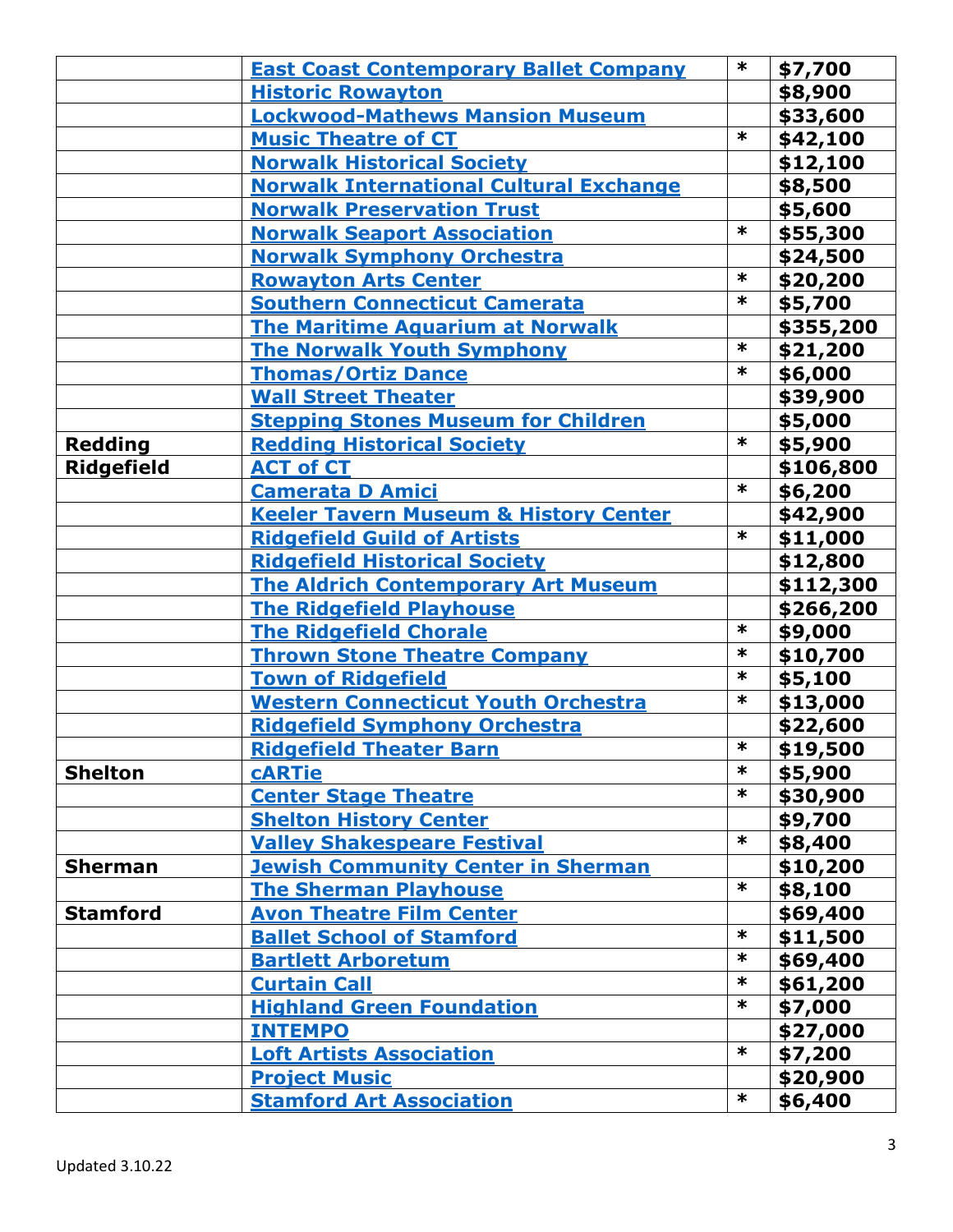|                  | <b>Stamford Museum &amp; Nature Center</b>        |        | \$216,100 |
|------------------|---------------------------------------------------|--------|-----------|
|                  | <b>Stamford Symphony</b>                          | $\ast$ | \$98,300  |
|                  | <b>The Jewish Historical Society of Fairfield</b> | $\ast$ | \$7,500   |
|                  | <b>County</b>                                     |        |           |
|                  | <b>The Mendelssohn Choir of Connecticut</b>       | $\ast$ | \$6,500   |
|                  | <b>The New Paradigm Theatre Company</b>           |        | \$7,500   |
|                  | <b>The Palace Theatre</b>                         | $\ast$ | \$5,000   |
|                  | <b>The Stamford Historical Society</b>            |        | \$12,000  |
| <b>Stratford</b> | <b>Boothe Memorial Railway Society</b>            | $\ast$ | \$5,300   |
|                  | <b>CT Air &amp; Space</b>                         | $\ast$ | \$6,700   |
|                  | <b>Friends of Boothe Park Inc</b>                 | $\ast$ | \$5,600   |
|                  | <b>Stratford Historical Society</b>               | $\ast$ | \$11,600  |
|                  | <b>Stratford Veterans Museum</b>                  |        | \$5,200   |
| <b>Trumbull</b>  | <b>Connecticut Chamber Choir</b>                  | $\ast$ | \$6,100   |
|                  | <b>Trumbull Historical Society</b>                | $\ast$ | \$6,100   |
| <b>Weston</b>    | <b>Weston Historical Society</b>                  |        | \$10,200  |
| Westport         | <b>Artists Collective of Westport</b>             | $\ast$ | \$5,600   |
|                  | <b>Beechwood Arts &amp; Innovation</b>            | $\ast$ | \$8,800   |
|                  | <b>Cultural Alliance of Fairfield County/Blau</b> | $\ast$ | \$7,100   |
|                  | <b>House</b>                                      |        |           |
|                  | <b>Earthplace the Nature Discovery Center</b>     |        | \$168,700 |
|                  | <b>Friends of Westport Public Art Collections</b> | $\ast$ | \$5,900   |
|                  | <b>Levitt Pavilion</b>                            |        | \$38,500  |
|                  | <b>MoCA Westport</b>                              |        | \$65,600  |
|                  | <b>Play With Your Food</b>                        | $\ast$ | \$13,000  |
|                  | Remarkable Theater Remarkable Drive-In            | $\ast$ | \$12,500  |
|                  | <b>Westport Community Theatre</b>                 | $\ast$ | \$7,700   |
|                  | <b>Westport Country Playhouse</b>                 |        | \$80,900  |
|                  | <b>Westport Historical Society</b>                |        | \$26,900  |
|                  | <b>Westport School of Music</b>                   | $\ast$ | \$21,800  |
| Wilton           | <b>Carl Schmitt Foundation</b>                    | $\ast$ | \$5,900   |
|                  | <b>Music On the Hill Inc.</b>                     | $\ast$ | \$11,300  |
|                  | <b>Weir Farm Art Center</b>                       | $\ast$ | \$8,000   |
|                  | <b>Wilton Historical Society</b>                  |        | \$39,500  |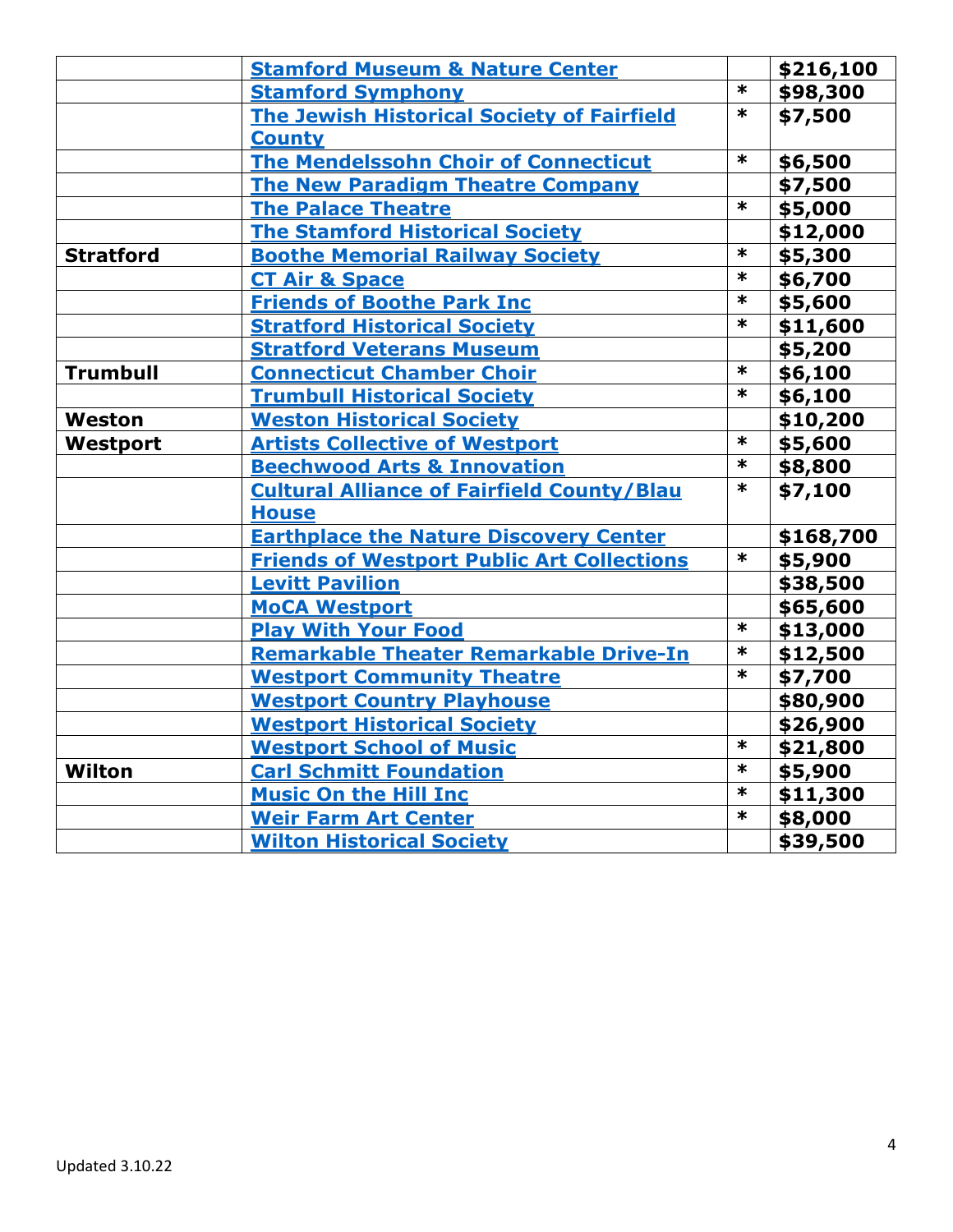#### **Hartford County 131 Grants | \$4,366,500**

| <b>Avon</b>          | <b>Avon Historical Society</b>                  |        | \$5,600   |
|----------------------|-------------------------------------------------|--------|-----------|
|                      | <b>Farmington Valley Arts Center</b>            |        | \$27,000  |
|                      | <b>Fermata Arts Foundation</b>                  |        | \$7,900   |
| <b>Berlin</b>        | <b>Civics First</b>                             |        | \$7,000   |
| <b>Bloomfield</b>    | <b>Auerfarm</b>                                 |        | \$41,300  |
|                      | <b>Hartford Jazz Society</b>                    |        | \$10,700  |
|                      | <b>Wintonbury Historical Society</b>            |        | \$5,700   |
| <b>Bristol</b>       | <b>American Clock &amp; Watch Museum</b>        |        | \$20,900  |
|                      | <b>Bristol Historical Society</b>               | $\ast$ | \$9,000   |
|                      | <b>Bristol Symphony Orchestra</b>               | $\ast$ | \$7,600   |
|                      | <b>Memorial Military Museum</b>                 | $\ast$ | \$5,200   |
|                      | <b>The New England Carousel Museum</b>          |        | \$30,500  |
| <b>Burlington</b>    | <b>Burlington Historical Society</b>            | $\ast$ | \$5,900   |
| <b>Canton</b>        | <b>Canton Historical Society</b>                |        | \$7,300   |
| <b>Cromwell</b>      | <b>The Sounding Board</b>                       | $\ast$ | \$6,200   |
| <b>East Granby</b>   | <b>Old New-Gate Prison &amp; Copper Mine</b>    | ∗      | \$5,000   |
| <b>East Hartford</b> | <b>East Hartford Historical Society</b>         | *      | \$5,500   |
| <b>East Windsor</b>  | <b>Connecticut Electric Railway Association</b> |        | \$29,400  |
|                      | <b>Museums on the Green</b>                     | $\ast$ | \$11,200  |
| <b>Enfield</b>       | <b>The Opera House Players</b>                  | *      | \$10,400  |
| <b>Farmington</b>    | <b>Farmington Historical Society</b>            |        | \$9,200   |
|                      | <b>Farmington Valley Symphony Orchestra</b>     | $\ast$ | \$7,600   |
|                      | <b>Hill-Stead Museum</b>                        |        | \$45,400  |
|                      | <b>Stanley-Whitman House</b>                    |        | \$19,900  |
|                      | <b>Unionville Museum</b>                        | *      | \$6,500   |
| Glastonbury          | <b>Historical Society of Glastonbury</b>        |        | \$14,600  |
|                      | <b>Immigrant History Initiative</b>             |        | \$7,900   |
| <b>Hartford</b>      | <b>Actup Theater</b>                            | $\ast$ | \$12,000  |
|                      | <b>Amistad Center for Art &amp; Culture</b>     |        | \$28,100  |
|                      | <b>Ancient Burying Ground Association</b>       |        | \$8,300   |
|                      | <b>Artists in Real Time</b>                     | *      | \$6,000   |
|                      | <b>Ballet Hartford</b>                          | $\ast$ | \$9,200   |
|                      | <b>Bated Breath Theatre Company</b>             |        | \$17,200  |
|                      | <b>Capitol Region Education Council</b>         |        | \$5,000   |
|                      | <b>Foundation</b>                               |        |           |
|                      | <b>Cedar Hill Cemetery Foundation</b>           |        | \$14,100  |
|                      | <b>Charter Oak Temple Restoration</b>           |        | \$5,000   |
|                      | <b>Cinestudio</b>                               |        | \$17,900  |
|                      | <b>Connecticut Ballet</b>                       |        | \$33,800  |
|                      | <b>Connecticut Historical Society</b>           |        | \$196,600 |
|                      | <b>Connecticut Landmarks</b>                    |        | \$119,200 |
|                      | <b>Connecticut LGBTQ Film Festival</b>          | $\ast$ | \$8,300   |
|                      | <b>Connecticut Science Center</b>               |        | \$49,800  |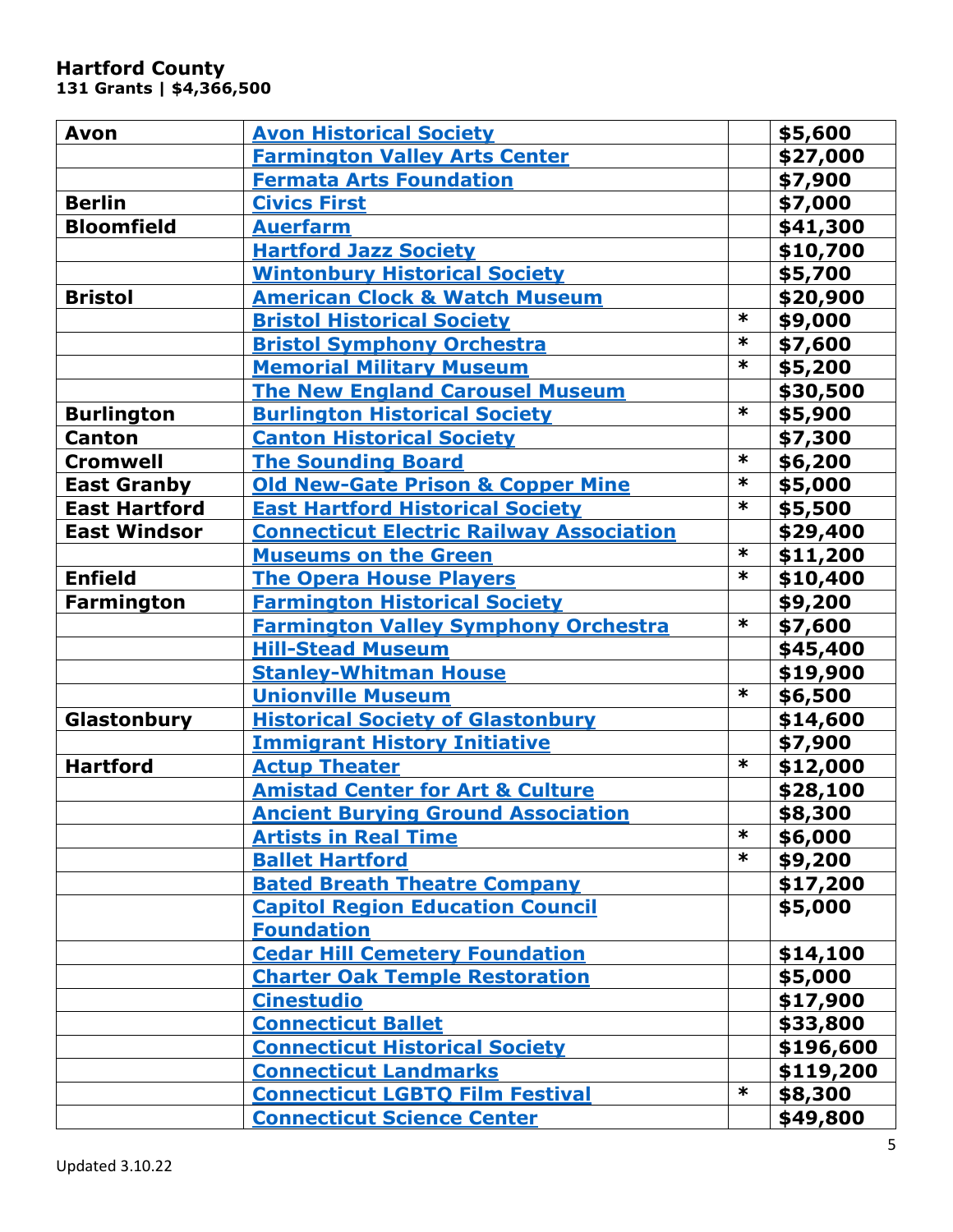|                    | <b>Connecticut State Library</b>                    |        | \$5,000   |
|--------------------|-----------------------------------------------------|--------|-----------|
|                    | <b>CT Murals/RiseUP for Arts</b>                    |        | \$12,800  |
|                    | <b>CT Public</b>                                    |        | \$500,000 |
|                    | <b>Cuatro Puntos</b>                                |        | \$11,800  |
|                    | <b>Everyday Democracy</b>                           |        | \$181,100 |
|                    | <b>First Night Hartford</b>                         |        | \$11,700  |
|                    | <b>Harriet Beecher Stowe Center</b>                 |        | \$49,200  |
|                    | <b>HartBeat Ensemble</b>                            |        | \$5,000   |
|                    | <b>Hartford Artisans Weaving Center</b>             | $\ast$ | \$20,200  |
|                    | <b>Hartford Chorale</b>                             |        | \$17,400  |
|                    | <b>Hartford Gay Men's Chorus</b>                    | $\ast$ | \$8,400   |
|                    | <b>Hartford Performs</b>                            |        | \$47,500  |
|                    | <b>Hartford Stage</b>                               |        | \$276,600 |
|                    | <b>Hartford Symphony Orchestra</b>                  | $\ast$ | \$265,200 |
|                    | <b>Hartford's Proud Drill Drum and Dance Corp</b>   | $\ast$ | \$5,600   |
|                    | <b>Journey Writers</b>                              | $\ast$ | \$5,100   |
|                    | <b>Judy Dworin Performance Project</b>              |        | \$29,800  |
|                    | <b>New World Trio</b>                               | $\ast$ | \$5,800   |
|                    | <b>Night Fall</b>                                   |        | \$11,300  |
|                    | <b>Opera Connecticut</b>                            | $\ast$ | \$7,100   |
|                    | Sankofa-Kuumba Cultural Arts Consortium             |        | \$6,700   |
|                    | <b>Sonia Plumb Dance Company</b>                    |        | \$13,100  |
|                    | <b>Spectrum in Motion Dance Theater</b>             | *      | \$13,200  |
|                    | <b>Ensemble</b>                                     |        |           |
|                    | <b>Taste of the Caribbean Arts &amp; Culture CT</b> | $\ast$ | \$8,000   |
|                    | <b>The Artists Collective</b>                       |        | \$5,000   |
|                    | <b>The Bushnell Center for the Performing Arts</b>  | $\ast$ | \$5,000   |
|                    | <b>The Connecticut Democracy Center at</b>          |        | \$126,200 |
|                    | <b>Connecticut's Old State House</b>                |        |           |
|                    | <b>The Connecticut Forum</b>                        |        | \$83,600  |
|                    | <b>The Mark Twain House &amp; Museum</b>            |        | \$103,200 |
|                    | <b>TheaterWorks Hartford</b>                        |        | \$155,000 |
|                    | <b>Wadsworth Atheneum Museum of Art</b>             |        | \$500,000 |
|                    | <b>World Affairs Council of Connecticut</b>         |        | \$26,900  |
|                    | <b>Real Art Ways</b>                                |        | \$5,000   |
| <b>Hartland</b>    | <b>Hartland Historical Society</b>                  | *      | \$5,400   |
| <b>Manchester</b>  | <b>CAST Children's Theatre</b>                      | $\ast$ | \$13,800  |
|                    | <b>Lutz Children's Museum</b>                       | *      | \$5,000   |
|                    | <b>Silk City Chorus</b>                             | $\ast$ | \$7,300   |
|                    | <b>The Little Theatre of Manchester</b>             | $\ast$ | \$25,300  |
|                    | <b>Manchester Historical Society</b>                |        | \$13,300  |
| <b>New Britain</b> | <b>Backyard Theater Ensemble</b>                    | $\ast$ | \$5,100   |
|                    | <b>Connecticut League of History</b>                |        | \$10,600  |
|                    | <b>Organizations</b>                                |        |           |
|                    | <b>CT Choral Artists</b>                            |        | \$14,500  |
|                    | <b>Fryderyk Chopin Society of Connecticut</b>       | ∗      | \$5,700   |
|                    |                                                     |        |           |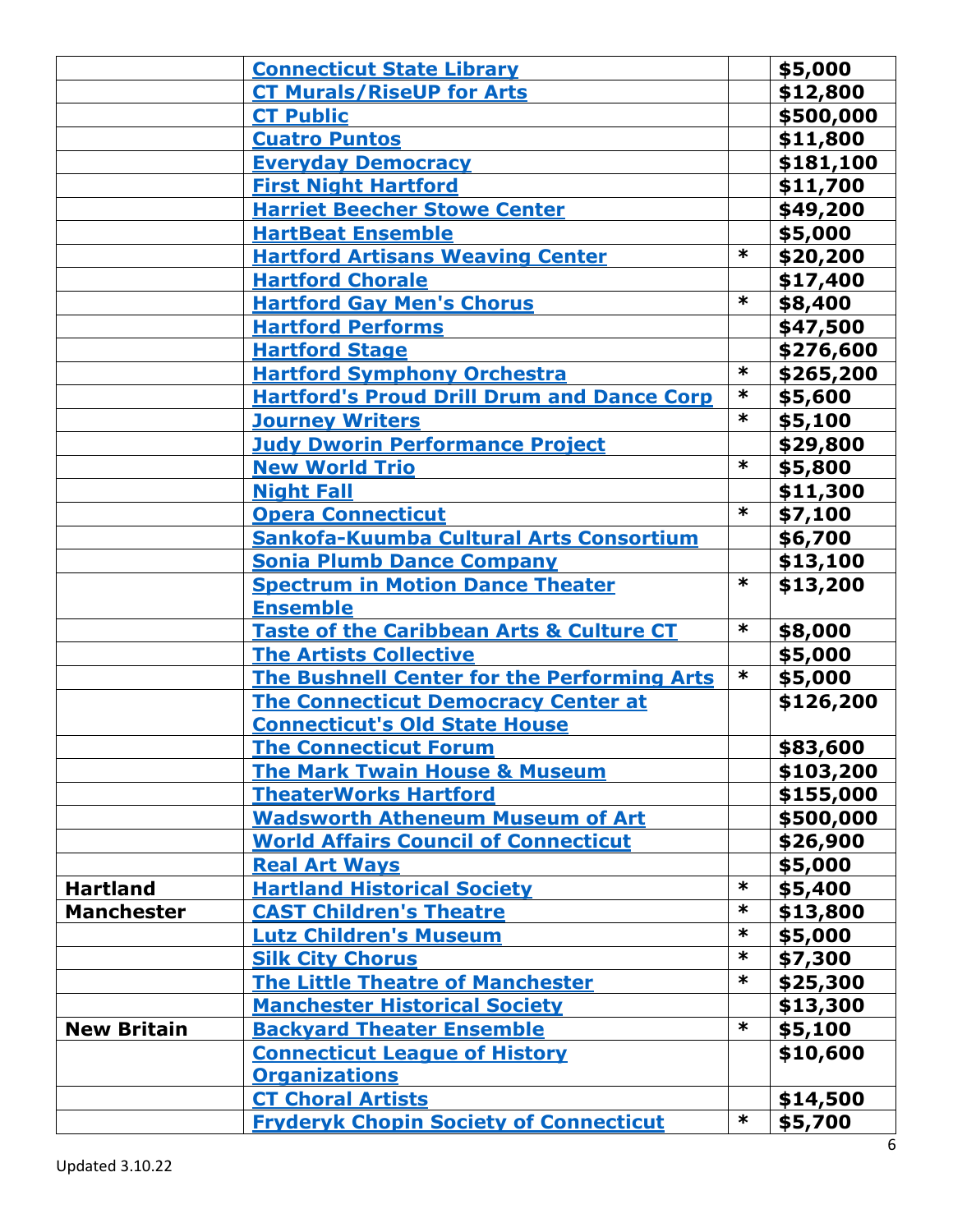|                      |                                                   | $\ast$ |           |
|----------------------|---------------------------------------------------|--------|-----------|
|                      | <b>Greater New Britain Arts Alliance</b>          | $\ast$ | \$6,600   |
|                      | <b>Hole in the Wall Theater</b>                   |        | \$8,400   |
|                      | <b>New Britain Industrial Museum</b>              |        | \$9,200   |
|                      | <b>New Britain Museum of American Art</b>         |        | \$170,800 |
|                      | <b>New Britain Symphony Orchestra</b>             | $\ast$ | \$11,600  |
|                      | <b>New Britain Youth Museum</b>                   | *      | \$34,100  |
|                      | <b>No Boundaries Youth Theater</b>                |        | \$9,200   |
|                      | <b>Connecticut Virtuosi Chamber Orchestra</b>     |        | \$5,000   |
| <b>Newington</b>     | <b>Newington Children's Theatre Company</b>       | *      | \$18,400  |
| <b>Plainville</b>    | <b>Queen Ann Nzinga Center</b>                    |        | \$10,600  |
| <b>Rocky Hill</b>    | <b>Connecticut Chopin Foundation</b>              |        | \$6,400   |
|                      | <b>Dinosaur State Park</b>                        | *      | \$5,000   |
|                      | <b>Rocky Hill Historical Society</b>              | *      | \$5,600   |
| <b>Simsbury</b>      | <b>Farmington Valley Chorale</b>                  | *      | \$7,100   |
|                      | <b>Simsbury Free Library</b>                      | $\ast$ | \$10,200  |
|                      | <b>Simsbury Historical Society</b>                |        | \$10,900  |
|                      | <b>Simsbury Meadows Performing Arts Center</b>    |        | \$27,300  |
| <b>South Windsor</b> | <b>Friends of Wood Memorial Library and</b>       |        | \$17,500  |
|                      | <b>Museum</b>                                     |        |           |
|                      | <b>Association for the Study of Connecticut</b>   |        | \$5,700   |
|                      | <b>History</b>                                    |        |           |
| Southington          | <b>Southington Community Cultural Arts</b>        |        | \$24,100  |
|                      | <b>The Bradley/Barnes Homestead</b>               |        | \$10,600  |
| <b>West Hartford</b> | <b>Albert Schweitzer Organ Festival Hartford</b>  | *      | \$8,000   |
|                      | <b>Art Museum, University of Saint Joseph</b>     |        | \$5,000   |
|                      | <b>Ballet Theatre Company</b>                     | $\ast$ | \$34,900  |
|                      | <b>Connecticut Explored</b>                       |        | \$19,700  |
|                      | <b>Jewish Historical Society of Greater</b>       |        | \$12,300  |
|                      | <b>Hartford</b>                                   |        |           |
|                      | <b>Music at the Red Door</b>                      | $\ast$ | \$7,900   |
|                      | <b>Noah Webster House &amp; West Hartford</b>     |        | \$22,900  |
|                      | <b>Historical Society</b>                         |        |           |
|                      | <b>Playhouse Theatre Group</b>                    |        | \$5,000   |
|                      | <b>The Children's Museum</b>                      |        | \$5,000   |
|                      | <b>West Hartford Art League</b>                   | $\ast$ | \$19,700  |
|                      | <b>West Hartford Women's Chorale</b>              |        | \$6,800   |
|                      | <b>Hartford Opera Theater</b>                     | $\ast$ | \$5,700   |
| Wethersfield         | <b>The Archaeological Society of Connecticut</b>  | $\ast$ | \$5,300   |
|                      | <b>The National Society of The Colonial Dames</b> |        | \$50,500  |
|                      | of America in The State of Connecticut            |        |           |
|                      |                                                   | $\ast$ |           |
|                      | <b>Times Fool</b>                                 |        | \$5,500   |
|                      | <b>Wethersfield Academy for the Arts</b>          |        | \$10,300  |
|                      | <b>Wethersfield Historical Society</b>            |        | \$25,400  |
| Windsor              | <b>Connecticut Valley Symphony Orchestra</b>      | $\ast$ | \$6,300   |
|                      | <b>CTDaughters of the American Revolution</b>     |        | \$6,700   |
|                      | <b>Music School at Sound Crossing</b>             | *      | \$11,400  |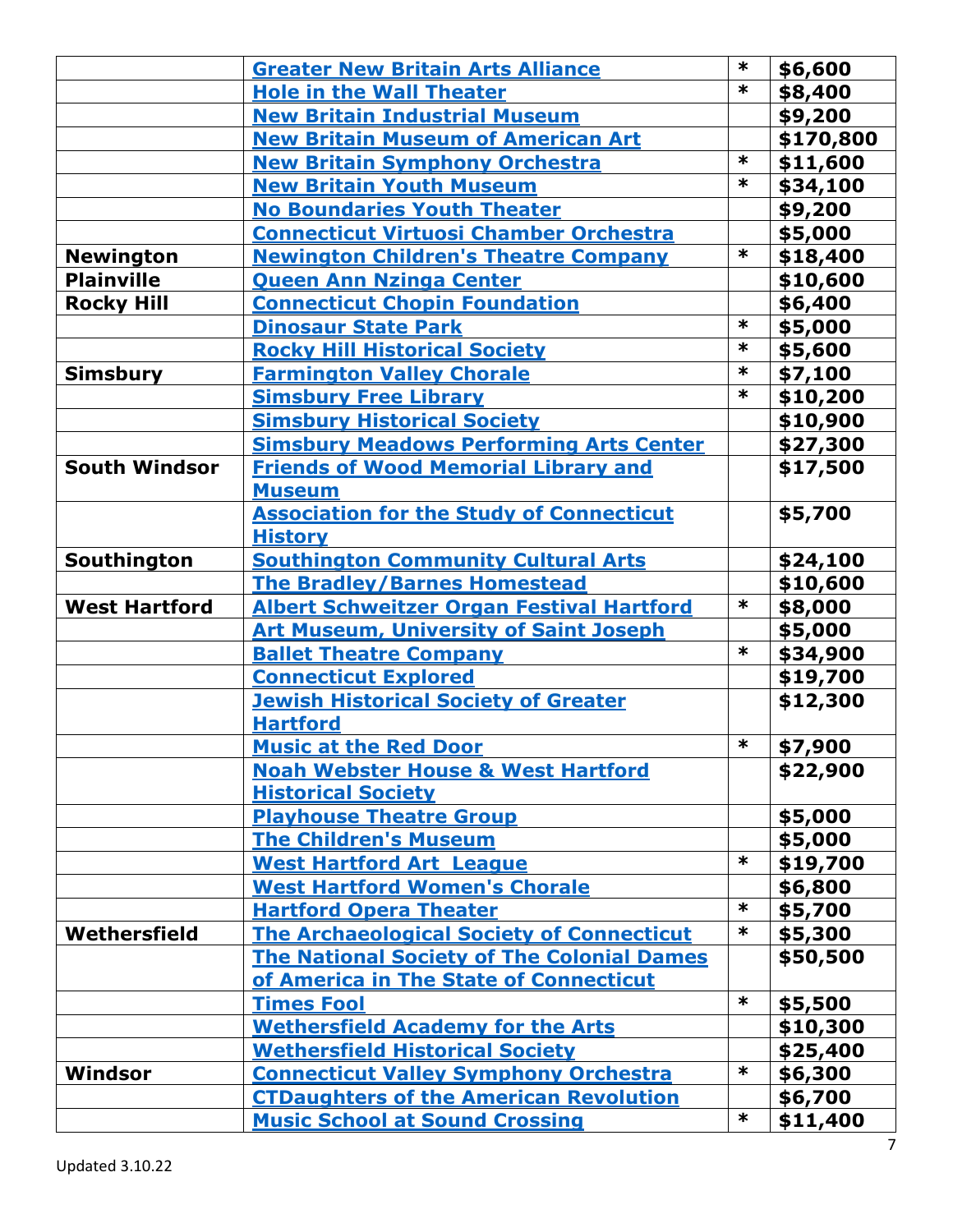|                      | <b>The Windsor Historical Society of Windsor,</b><br><b>Connecticut</b> |        | \$28,900 |
|----------------------|-------------------------------------------------------------------------|--------|----------|
|                      | <b>Vintage Radio and Communications Museum</b><br>of Connecticut        | ∗      | \$8,600  |
|                      | <b>Ellsworth Memorial Association</b>                                   |        | \$6,300  |
|                      | <b>Greater Hartford Festival of Jazz</b>                                | $\ast$ | \$9,300  |
|                      | <b>Windsor Art Center</b>                                               |        | \$8,400  |
| <b>Windsor Locks</b> | <b>New England Air Museum</b>                                           |        | \$87,700 |

### **Litchfield County 58 Grants | \$998,200**

| <b>Barkhamsted</b> | <b>Barkhamsted Historical Society</b>              |        | \$6,800  |
|--------------------|----------------------------------------------------|--------|----------|
| <b>Bethlehem</b>   | <b>Old Bethlem Historical Society</b>              | $\ast$ | \$5,500  |
| Canaan             | <b>Falls Village Canaan Historical Society</b>     | $\ast$ | \$7,300  |
|                    | <b>Music Mountain</b>                              | $\ast$ | \$28,800 |
| <b>Cornwall</b>    | <b>Cornwall Historical Society</b>                 |        | \$10,300 |
| Goshen             | <b>Goshen Players Inc</b>                          |        | \$7,200  |
|                    | <b>Litchfield Performing Arts</b>                  |        | \$5,000  |
| <b>Kent</b>        | <b>Connecticut State Historic Preservation</b>     | $\ast$ | \$5,000  |
|                    | <b>Office/Eric Sloane Museum</b>                   |        |          |
|                    | <b>Kent Art Association</b>                        | $\ast$ | \$8,300  |
|                    | <b>Kent Historical Society</b>                     |        | \$11,800 |
|                    | <b>Kent Singers</b>                                | $\ast$ | \$6,900  |
| <b>Litchfield</b>  | <b>Art Tripping</b>                                | $\ast$ | \$5,000  |
|                    | <b>Bantam Cinema &amp; Arts Center</b>             | $\ast$ | \$7,000  |
|                    | <b>Litchfield Historical Society</b>               |        | \$46,400 |
|                    | <b>The Women's Forum of Litchfield</b>             | $\ast$ | \$5,200  |
|                    | <b>Backyard Theater Ensemble</b>                   | $\ast$ | \$5,100  |
| <b>New Milford</b> | <b>Harrybrooke Park &amp; Harden House Museum</b>  |        | \$17,400 |
|                    | <b>Merryall Center</b>                             | $\ast$ | \$6,000  |
|                    | <b>New Milford Historical Society &amp; Museum</b> | $\ast$ | \$10,200 |
|                    | <b>Sherman Chamber Ensemble</b>                    | $\ast$ | \$9,800  |
|                    | <b>Theatreworks New Milford</b>                    | $\ast$ | \$14,300 |
|                    | <b>Village Center for the Arts</b>                 | $\ast$ | \$20,200 |
| <b>Norfolk</b>     | <b>Norfolk Historical Society</b>                  |        | \$8,000  |
| Plymouth           | <b>Lock Museum of America</b>                      |        | \$5,700  |
| <b>Roxbury</b>     | <b>Minor Memorial Library/The Arthur Miller</b>    | $\ast$ | \$5,400  |
|                    | <b>Writing Studio</b>                              |        |          |
|                    | <b>Roxbury Public Library/ Hodge Memorial</b>      |        | \$5,000  |
|                    | <b>Library and Museum</b>                          |        |          |
| <b>Salisbury</b>   | <b>Crescendo</b>                                   | $\ast$ | \$12,500 |
|                    | <b>Salisbury Association</b>                       |        | \$29,100 |
|                    | <b>Salisbury Forum</b>                             |        | \$6,800  |
|                    | <b>The Northwest Music Association</b>             | $\ast$ | \$6,400  |
| <b>Sharon</b>      | <b>Sharon Historical Society</b>                   |        | \$12,100 |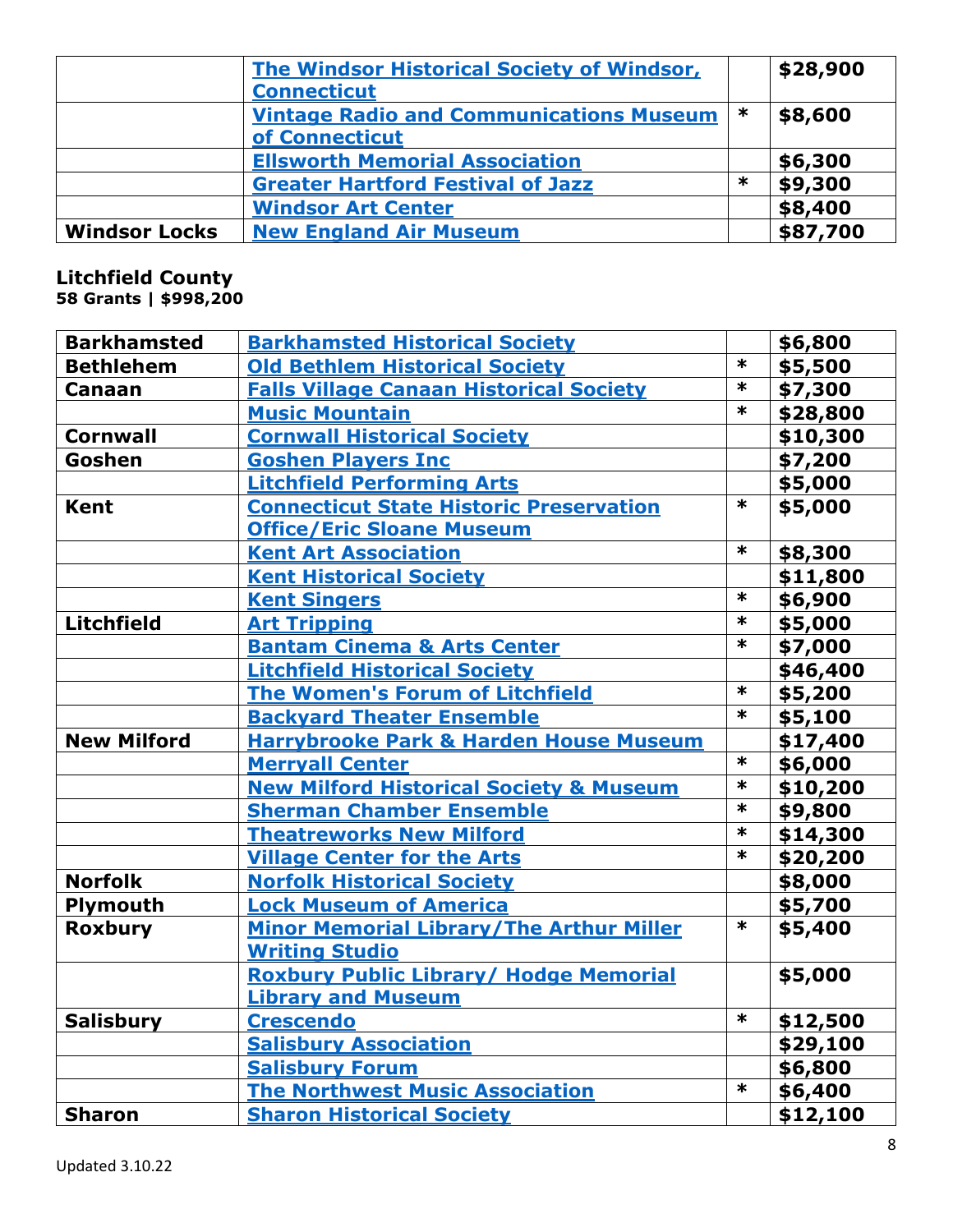|                   | <b>Sharon Playhouse</b>                             |        | \$47,700  |
|-------------------|-----------------------------------------------------|--------|-----------|
| <b>Thomaston</b>  | <b>Fine Arts Connection of Thomaston</b>            | $\ast$ | \$5,500   |
|                   | <b>Landmark Community Theatre</b>                   | $\ast$ | \$27,300  |
| <b>Torrington</b> | <b>Chorus Angelicus and Gaudeamus</b>               | $\ast$ | \$14,200  |
|                   | <b>FIVE POINTS GALLERY</b>                          | $\ast$ | \$34,800  |
|                   | <b>KidsPlay Children's Museum</b>                   |        | \$5,000   |
|                   | <b>Litchfield County Choral Union</b>               | $\ast$ | \$6,000   |
|                   | <b>Northwest Connecticut Arts</b>                   | $\ast$ | \$6,100   |
|                   | <b>Council/Howard's Bookstore</b>                   |        |           |
|                   | <b>Torrington Historical Society</b>                |        | \$27,000  |
|                   | <b>Torrington Symphony Orchestra</b>                | $\ast$ | \$5,900   |
|                   | <b>WAPJ Torrington Community Radio</b>              | $\ast$ | \$5,900   |
|                   | <b>Warner Theatre</b>                               |        | \$5,000   |
|                   | <b>The Nutmeg Ballet</b>                            |        | \$111,300 |
| <b>Warren</b>     | <b>The Voice of Art</b>                             | $\ast$ | \$7,500   |
|                   | <b>Warren Historical Society</b>                    |        | \$5,900   |
|                   | <b>Washington Friends of Music</b>                  | $\ast$ | \$6,800   |
| Washington        | <b>After School Arts Program</b>                    |        | \$36,800  |
|                   | <b>Common Ground with Jane Whitney</b>              | $\ast$ | \$14,500  |
|                   | <b>Gunn Memorial Library and Museum</b>             |        | \$12,100  |
|                   | <b>Institute for American Indian Studies</b>        |        | \$40,600  |
|                   | <b>Pilobolus</b>                                    |        | \$136,100 |
|                   | <b>The Judy Black Memorial Park and Gardens</b>     | $\ast$ | \$15,400  |
|                   | <b>Washington Art Association</b>                   | $\ast$ | \$21,200  |
| Watertown         | <b>Watertown History Museum</b>                     |        | \$9,900   |
| Winchester        | <b>American Mural Project</b>                       |        | \$30,700  |
| Woodbury          | <b>Main Street Ballet Company</b>                   | $\ast$ | \$7,600   |
|                   | <b>The Glebe House Museum &amp; Gertrude Jekyll</b> |        | \$9,200   |
|                   | <b>Garden</b>                                       |        |           |
|                   | <b>Woodbury-Bethlehem Community Music</b>           | $\ast$ | \$6,800   |
|                   | <b>Foundation</b>                                   |        |           |

# **Middlesex County**

**43 Grants | \$988,700**

| <b>Chester</b>     | <b>Chester Historical Society</b>                  |        | \$6,600   |
|--------------------|----------------------------------------------------|--------|-----------|
|                    | <b>Chester Historical Society/Robbie Collomore</b> | ∗      | \$6,600   |
|                    | <b>Concerts</b>                                    |        |           |
| <b>Clinton</b>     | <b>Clinton Historical Society</b>                  | $\ast$ | \$7,600   |
|                    | <b>Kidz Konnection</b>                             | ∗      | \$12,100  |
| <b>Cromwell</b>    | <b>Greater Middletown Chorale</b>                  |        | \$11,400  |
| <b>Deep River</b>  | <b>Deep River Historical Society</b>               |        | \$7,200   |
| <b>East Haddam</b> | <b>East Haddam Historical Society</b>              |        | \$7,900   |
|                    | <b>Goodspeed Musicals</b>                          |        | \$390,000 |
|                    | <b>I-Park</b>                                      | ∗      | \$24,200  |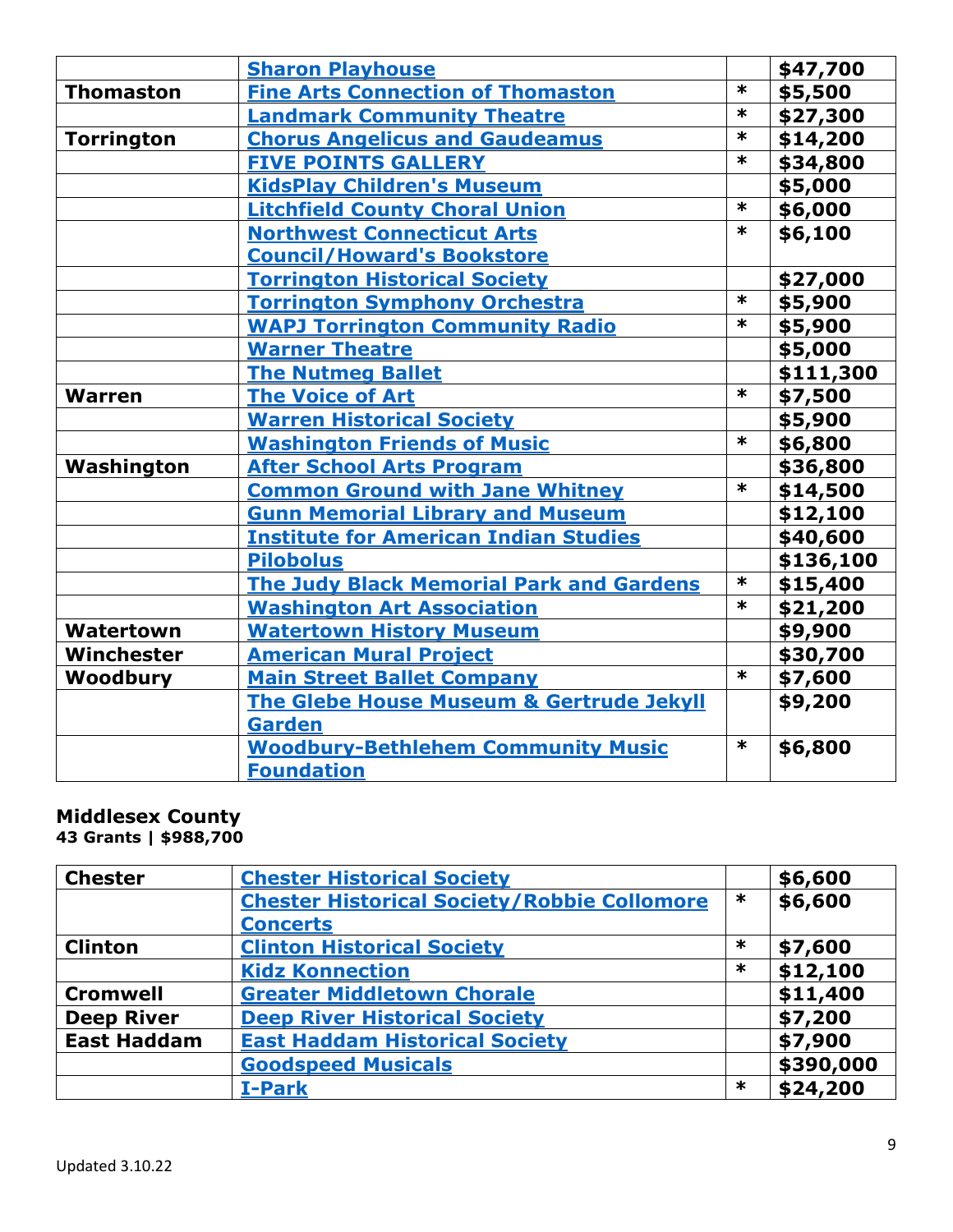|                     | <b>Shoreline Arts Alliance/Connecticut River</b>                   | $\ast$ | \$5,100   |
|---------------------|--------------------------------------------------------------------|--------|-----------|
|                     | <b>Valley Symphonic Band</b>                                       |        |           |
|                     | <b>Shoreline Arts Alliance/String of Pearls Big</b><br><b>Band</b> | $\ast$ | \$5,400   |
| <b>East Hampton</b> | <b>Chatham Historical Society</b>                                  | $\ast$ |           |
|                     |                                                                    | $\ast$ | \$5,500   |
|                     | <b>Epoch Arts</b>                                                  | $\ast$ | \$10,600  |
| <b>Essex</b>        | <b>Cappella Cantorum</b>                                           |        | \$7,100   |
|                     | <b>Community Music School</b>                                      |        | \$36,100  |
|                     | <b>Connecticut River Museum</b>                                    |        | \$50,700  |
|                     | <b>Essex Historical Society</b>                                    |        | \$10,800  |
|                     | <b>Ivoryton Playhouse</b>                                          | $\ast$ | \$5,000   |
|                     | <b>Sailing Masters of 1812 Fife &amp; Drum Corps</b>               |        | \$5,300   |
|                     | <b>The Arts Center at Killingworth</b>                             | $\ast$ | \$11,400  |
| <b>Haddam</b>       | <b>Haddam Historical Society</b>                                   |        | \$12,800  |
| <b>Madison</b>      | <b>Con Brio Choral Society</b>                                     | $\ast$ | \$9,200   |
|                     | <b>Opera Theater of Connecticut</b>                                | $\ast$ | \$10,300  |
| <b>Middlefield</b>  | <b>Middlefield Historical Society</b>                              | $\ast$ | \$5,100   |
| <b>Middletown</b>   | <b>Artists for World Peace</b>                                     | $\ast$ | \$32,600  |
|                     | <b>Connecticut Library Consortium</b>                              | $\ast$ | \$5,000   |
|                     | <b>Ekklesia Contemporary Ballet</b>                                | $\ast$ | \$8,700   |
|                     | <b>Godfrey Memorial Library</b>                                    | $\ast$ | \$14,300  |
|                     | <b>Kidcity</b>                                                     |        | \$5,000   |
|                     | <b>Middlesex County Historical Society</b>                         |        | \$8,400   |
|                     | <b>Middletown Military Museum</b>                                  | $\ast$ | \$6,100   |
|                     | <b>Oddfellows Playhouse Youth Theater</b>                          |        | \$30,800  |
|                     | <b>Resonant Motion</b>                                             | $\ast$ | \$6,400   |
|                     | <b>The Buttonwood Tree Performing Arts Center</b>                  | $\ast$ | \$9,900   |
|                     | <b>Wesleyan Potters</b>                                            |        | \$28,900  |
|                     | <b>Artfarm</b>                                                     |        | \$7,300   |
| <b>Old Saybrook</b> | <b>Essex Winter Series</b>                                         | $\ast$ | \$11,900  |
|                     | <b>Katharine Hepburn Cultural Arts Center</b>                      |        | \$114,500 |
|                     | <b>Old Saybrook Historical Society</b>                             |        | \$10,900  |
|                     | <b>Theatre Artists Workshop</b>                                    | $\ast$ | \$5,900   |
| <b>Portland</b>     | <b>Brownstone Quarry View</b>                                      | $\ast$ | \$5,700   |
|                     | <b>Portland Historical Society</b>                                 |        | \$7,200   |
| <b>Westbrook</b>    | <b>Westbrook Historical Society</b>                                | $\ast$ | \$5,200   |
| <b>Woodstock</b>    | <b>Society for the Preservation of New England</b>                 | $\ast$ | \$5,000   |
|                     | <b>Antiquities</b>                                                 |        |           |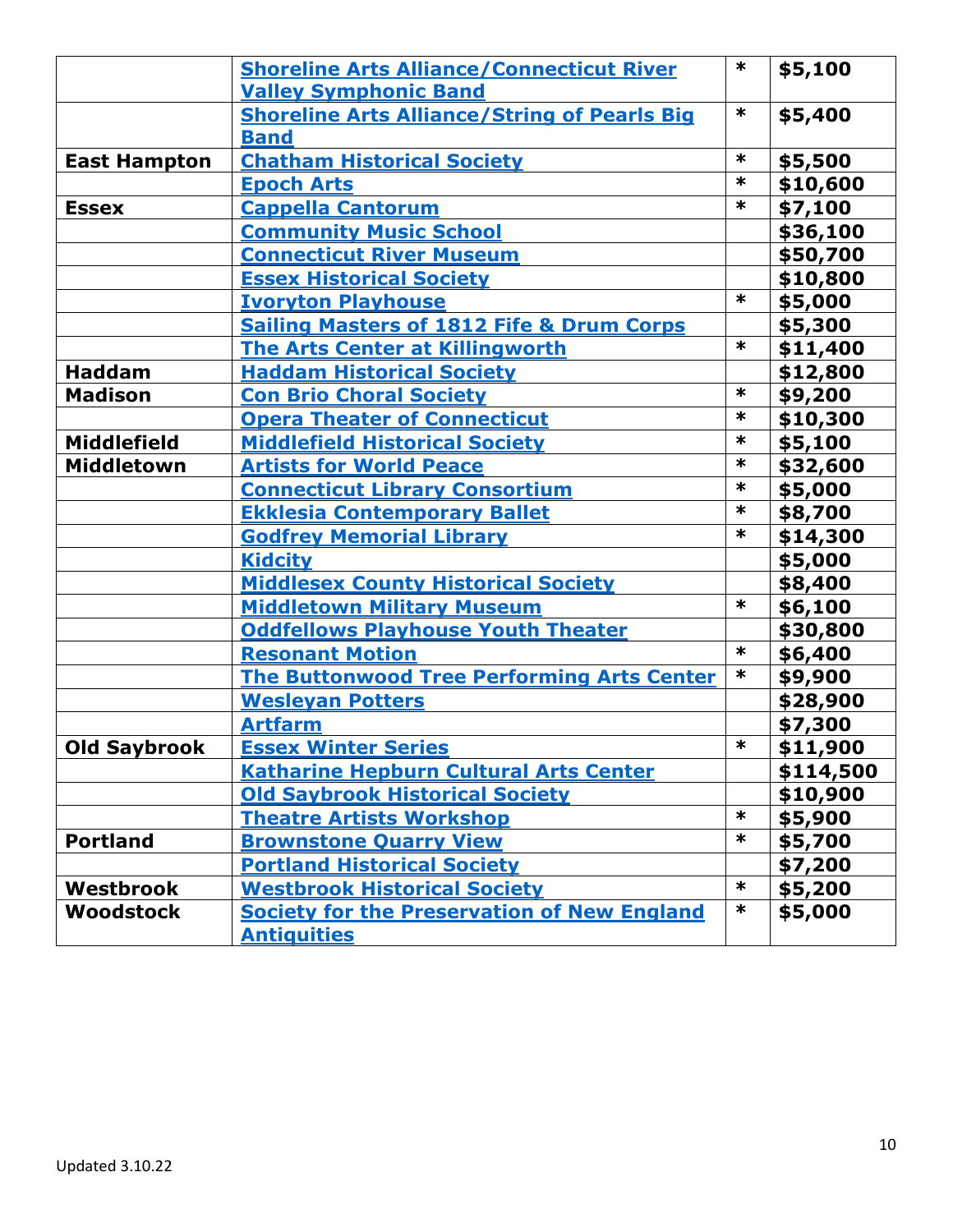| <b>Ansonia</b>      | <b>Derby Historical Society</b>                     | $\ast$ | \$9,900  |
|---------------------|-----------------------------------------------------|--------|----------|
|                     | <b>Valley Arts Council</b>                          |        | \$5,600  |
| <b>Beacon Falls</b> | <b>Beacon Falls Youth Theater Company</b>           | $\ast$ | \$5,300  |
| <b>Bethany</b>      | <b>Bethany Historical Society</b>                   |        | \$6,500  |
| <b>Branford</b>     | <b>Arts Council of Greater New Haven/Branford</b>   | $\ast$ | \$5,200  |
|                     | <b>Messiah</b>                                      |        |          |
|                     | <b>Branford Arts &amp; Cultural Alliance</b>        |        | \$6,100  |
|                     | <b>Branford Historical Society</b>                  | $\ast$ | \$6,200  |
|                     | <b>Chestnut Hill Concerts</b>                       | $\ast$ | \$8,700  |
|                     | <b>Legacy Theatre</b>                               | $\ast$ | \$20,500 |
|                     | <b>Stony Creek Museum</b>                           | $\ast$ | \$6,100  |
| <b>Cheshire</b>     | <b>Ball &amp; Socket Arts</b>                       | $\ast$ | \$10,600 |
|                     | <b>Cheshire Historical Society</b>                  |        | \$6,300  |
|                     | <b>P.L.A.C.E.</b>                                   | $\ast$ | \$6,500  |
|                     | <b>The Cheshire Symphony Orchestra</b>              | $\ast$ | \$5,500  |
| <b>Clinton</b>      | <b>Shoreline Arts Alliance/Clinton Arts Council</b> | $\ast$ | \$5,700  |
|                     | <b>The Adam Stanton House and General Store</b>     | $\ast$ | \$7,600  |
| <b>East Haven</b>   | <b>The Shore Line Trolley Museum</b>                |        | \$38,800 |
|                     | <b>Arts Council of Greater New Haven/East</b>       | $\ast$ | \$5,600  |
|                     | <b>Haven Arts Commission</b>                        |        |          |
| Guilford            | <b>Guilford Art Center</b>                          | $\ast$ | \$54,300 |
|                     | <b>Guilford Keeping Society</b>                     |        | \$8,800  |
|                     | <b>Guilford Performing Arts Festival Company</b>    |        | \$7,400  |
|                     | <b>Guilford Preservation Alliance</b>               |        | \$7,100  |
|                     | <b>Henry Whitfield State Museum</b>                 | $\ast$ | \$5,000  |
|                     | <b>Project: Music Heals Us</b>                      |        | \$16,200 |
|                     | <b>Starship Dance Theater and Company</b>           | $\ast$ | \$5,800  |
|                     | <b>The Dudley Foundation</b>                        |        | \$9,300  |
|                     | <b>The Hyland House Museum</b>                      |        | \$6,600  |
|                     | <b>Witness Stones Project</b>                       |        | \$7,800  |
| <b>Hamden</b>       | <b>Arts Council of Greater New Haven/Black</b>      | $\ast$ | \$29,400 |
|                     | <b>Haven</b>                                        |        |          |
|                     | <b>Arts Council of Greater New Haven/Hamden</b>     | $\ast$ | \$5,200  |
|                     | <b>Art League</b>                                   |        |          |
|                     | <b>Arts for Learning Connecticut</b>                |        | \$45,000 |
|                     | <b>Best Video Film &amp; Cultural Center</b>        |        | \$25,800 |
|                     | <b>Hamden Department of Arts &amp; Culture</b>      | $\ast$ | \$18,600 |
|                     | <b>Preservation Connecticut</b>                     |        | \$5,000  |
|                     | <b>The Eli Whitney Museum and Workshop</b>          |        | \$66,600 |
|                     | <b>The Hamden Historical Society</b>                | $\ast$ | \$8,500  |
|                     | <b>The Music Note Kids Club</b>                     |        | \$5,700  |
|                     | <b>Whitney Players</b>                              | $\ast$ | \$15,400 |
|                     | <b>Whitneyville Cultural Commons</b>                |        | \$15,800 |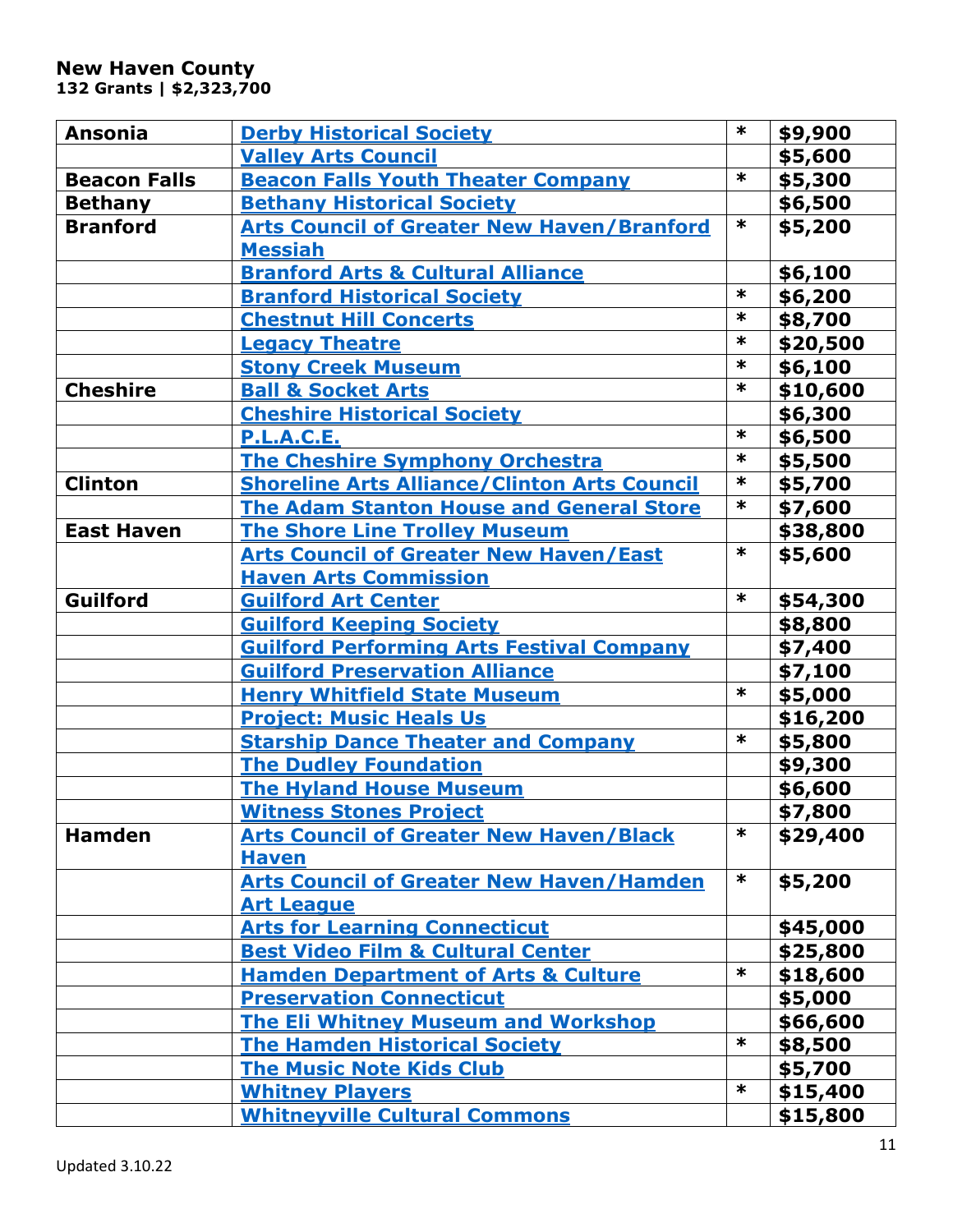|                   | Yale Undergraduate Jazz Collective                  | $\ast$ | \$5,600   |
|-------------------|-----------------------------------------------------|--------|-----------|
|                   | <b>Arts Council of Greater New Haven/NHdocs</b>     | $\ast$ | \$7,600   |
|                   | the New Haven Film Festival                         |        |           |
| <b>Madison</b>    | <b>Arts Council of Greater New Haven/Ubuntu</b>     | $\ast$ | \$8,100   |
|                   | <b>Storytellers</b>                                 |        |           |
|                   | <b>Deacon John Grave Foundation</b>                 |        | \$6,800   |
|                   | <b>FUSE Theatre of CT</b>                           |        | \$5,400   |
|                   | <b>Madison Historical Society</b>                   |        | \$12,100  |
|                   | <b>Madison Lyric Stage</b>                          |        | \$10,400  |
|                   | <b>New Haven Chorale</b>                            |        | \$15,600  |
|                   | <b>The Madison Arts Barn</b>                        | $\ast$ | \$11,600  |
| <b>Meriden</b>    | CT State Police Academy Alumni Assoc.               | $\ast$ | \$6,100   |
|                   | <b>Museum &amp; Educational Center</b>              |        |           |
|                   | <b>Gallery 53</b>                                   |        | \$9,300   |
|                   | <b>Meriden Historical Society Museum and</b>        |        | \$8,700   |
|                   | <b>History Center</b>                               |        |           |
|                   | <b>Our House Meriden</b>                            |        | \$6,000   |
|                   | <b>Restore With The Arts</b>                        | $\ast$ | \$5,500   |
|                   |                                                     | $\ast$ | \$8,400   |
|                   | <b>Castle Craig Players</b>                         | $\ast$ |           |
| <b>Middlebury</b> | <b>Waterbury Ballet Company</b>                     | $\ast$ | \$20,900  |
|                   | <b>Waterbury Chorale</b>                            |        | \$7,800   |
| <b>Milford</b>    | <b>The Milford Historical Society</b>               | $\ast$ | \$8,000   |
| <b>New Haven</b>  | <b>Architecture Resource Center</b>                 | $\ast$ | \$6,800   |
|                   | <b>ArtEcon Initiative</b>                           | $\ast$ | \$6,200   |
|                   | <b>Arts Council of Greater New Haven / Baobab</b>   | $\ast$ | \$10,200  |
|                   | <b>Tree Studios</b>                                 |        |           |
|                   | <b>Arts Council of Greater New Haven / Elm City</b> | $\ast$ | \$5,800   |
|                   | <b>LITFest Kulturally LIT</b>                       |        |           |
|                   | <b>Arts Council of Greater New Haven/ The</b>       | $\ast$ | \$7,300   |
|                   | <b>Word</b>                                         |        |           |
|                   | <b>Arts Council of Greater New Haven/ Volume</b>    | $\ast$ | \$5,300   |
|                   | <b>Two</b>                                          |        |           |
|                   | <b>Arts Council of Greater New Haven/Digital</b>    | $\ast$ | \$6,100   |
|                   | <b>Visions</b>                                      |        |           |
|                   | <b>Arts in CT</b>                                   | $\ast$ | \$8,100   |
|                   | <b>Artspace</b>                                     |        | \$36,700  |
|                   | <b>Charter Oak Performing Arts</b>                  | $\ast$ | \$11,600  |
|                   | <b>City of New Haven/New Haven Festival</b>         | $\ast$ | \$18,000  |
|                   | <b>College Street Music Hall</b>                    | $\ast$ | \$167,700 |
|                   | <b>Connecticut Association for the Performing</b>   | $\ast$ | \$5,000   |
|                   | <b>Arts</b>                                         |        |           |
|                   | <b>Connecticut Women's Hall of Fame</b>             |        | \$31,600  |
|                   | <b>Creative Arts Workshop</b>                       |        | \$49,000  |
|                   |                                                     | $\ast$ |           |
|                   | <b>CT Folk</b>                                      | $\ast$ | \$9,500   |
|                   | <b>Discovering Amistad</b>                          |        | \$5,000   |
|                   | <b>Elm Shakespeare Company</b>                      |        | \$29,800  |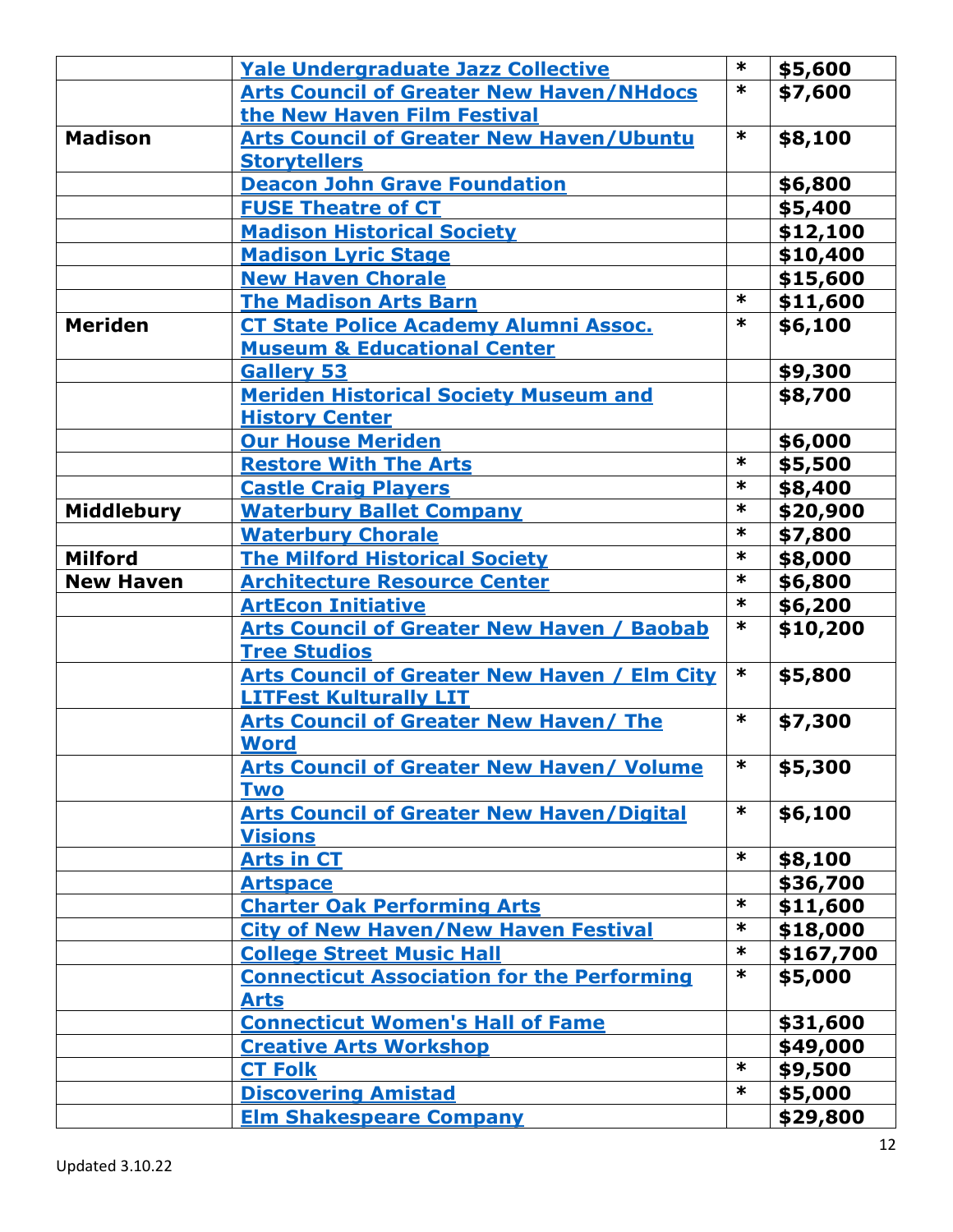|                    | <b>Ely Center of Contemporary Art</b>                |        | \$9,400   |
|--------------------|------------------------------------------------------|--------|-----------|
|                    | <b>Ethnic Heritage Center</b>                        |        | \$5,400   |
|                    | <b>Gilder Lehrman Center for the Study of</b>        |        | \$5,000   |
|                    | <b>Slavery, Resistance, and Abolition at the</b>     |        |           |
|                    | <b>MacMillan Center at Yale University</b>           |        |           |
|                    | <b>Greater New Haven Community Chorus</b>            | $\ast$ | \$7,600   |
|                    | <b>Holycroft Foundation</b>                          | $\ast$ | \$7,100   |
|                    | <b>Hugo Kauder Society</b>                           | $\ast$ | \$5,400   |
|                    | <b>International Festival of Arts &amp; Ideas</b>    |        | \$5,000   |
|                    | <b>Jewish Historical Society of Greater New</b>      |        | \$7,400   |
|                    | <b>Haven</b>                                         |        |           |
|                    | <b>Long Wharf Theatre</b>                            |        | \$144,400 |
|                    | <b>Monk Youth Jazz and STEAM Collective</b>          |        | \$5,200   |
|                    | <b>Movimiento Cultural Afro-Continental</b>          |        | \$6,200   |
|                    | <b>Music Haven</b>                                   | $\ast$ | \$44,300  |
|                    | <b>Neighborhood Music School</b>                     | $\ast$ | \$166,600 |
|                    | <b>New Haven Ballet</b>                              |        | \$47,800  |
|                    | <b>New Haven Colony Historical Society</b>           |        | \$64,600  |
|                    | <b>New Haven Gay &amp; Lesbian Community Center</b>  |        | \$5,000   |
|                    | <b>New Haven Preservation Trust</b>                  |        | \$14,100  |
|                    | <b>Orchestra New England</b>                         | $\ast$ | \$9,500   |
|                    | <b>Saecula Choir Foundation</b>                      | $\ast$ | \$7,000   |
|                    | <b>Site Projects, Inc.</b>                           |        | \$8,500   |
|                    | <b>The Greater New Haven African American</b>        |        | \$5,100   |
|                    | <b>Historical Society</b>                            |        |           |
|                    | <b>The Institute Library</b>                         |        | \$12,000  |
|                    | <b>URU The Right To Be</b>                           | $\ast$ | \$49,600  |
|                    | <b>Westville Village Renaissance Alliance</b>        | $\ast$ | \$14,700  |
|                    | <b>Yale Peabody Museum of Natural History</b>        |        | \$5,000   |
|                    | <b>Yale Repertory Theatre</b>                        |        | \$5,000   |
|                    | <b>Yale-China Association</b>                        |        | \$127,400 |
|                    | <b>Connecticut Irish American Historical Society</b> | $\ast$ | \$5,700   |
|                    | <b>New Haven Chamber Orchestra</b>                   | $\ast$ | \$5,600   |
|                    | <b>New Haven Symphony Orchestra</b>                  |        | \$70,100  |
| <b>Newtown</b>     | <b>CT Choral Society</b>                             | $\ast$ | \$6,800   |
| <b>North Haven</b> | <b>American Baroque Orchestra</b>                    | $\ast$ | \$6,200   |
|                    | <b>Mariachi Academy of New England</b>               |        | \$9,400   |
|                    | <b>North Haven Historical Society &amp; Museums</b>  | $\ast$ | \$5,900   |
| <b>Oxford</b>      | <b>Oxford Historical Society</b>                     | $\ast$ | \$7,200   |
| <b>Seymour</b>     | <b>Arts Council of Greater New</b>                   | $\ast$ | \$7,100   |
|                    | <b>Haven/Celebrate Shelton</b>                       |        |           |
|                    | <b>Connecticut Hurricanes Drum &amp; Bugle Corps</b> | $\ast$ | \$12,100  |
|                    | <b>Seymour Historical Society</b>                    | $\ast$ | \$6,600   |
| Southbury          | <b>Arts Escape</b>                                   | $\ast$ | \$14,500  |
| Wallingford        | <b>Wallingford Historic Preservation Trust</b>       |        | \$7,100   |
|                    | <b>WPAA-TV and Community Media Center</b>            | $\ast$ | \$9,800   |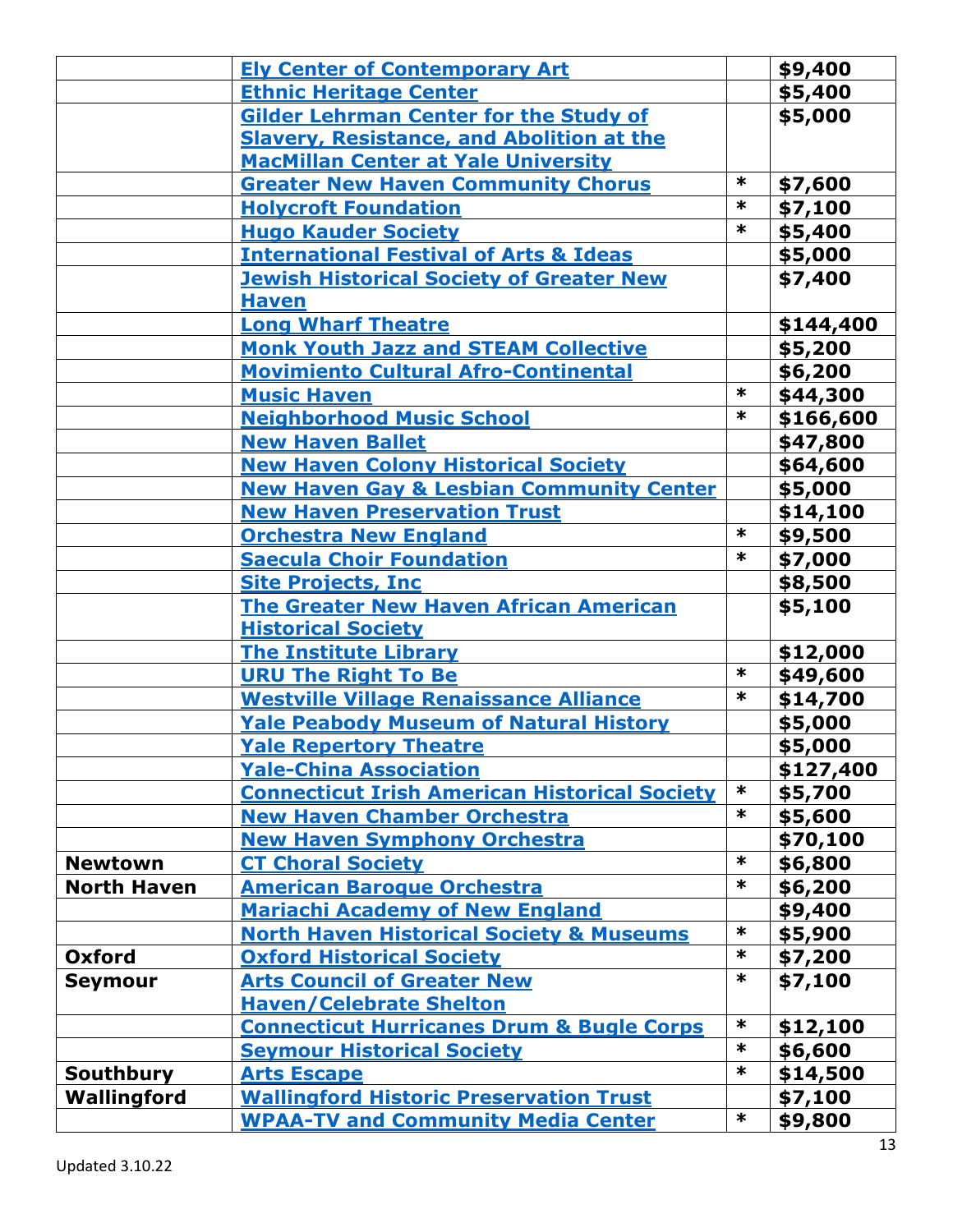| Waterbury         | <b>Mattatuck Historical Society</b>               |        | \$70,700 |
|-------------------|---------------------------------------------------|--------|----------|
|                   | <b>Palace Theater Group</b>                       |        | \$5,000  |
|                   | <b>Seven Angels Theatre</b>                       |        | \$5,000  |
|                   | <b>Shakesperience</b>                             |        | \$24,200 |
|                   | <b>The Connecticut Classic Ballet Scholarship</b> | $\ast$ | \$7,000  |
|                   | <b>Competition</b>                                |        |          |
|                   | <b>The Valley Chordsmen</b>                       | $\ast$ | \$5,500  |
|                   | <b>Friends of Riverside Cemetery</b>              | $\ast$ | \$5,700  |
|                   | <b>Waterbury Symphony Orchestra</b>               | $\ast$ | \$42,400 |
|                   | <b>Pantochino Productions Inc.</b>                |        | \$8,600  |
| <b>West Haven</b> | <b>CT Capoeira and Dance Center</b>               | $\ast$ | \$5,000  |
|                   | <b>Ward-Heitmann House Museum Foundation</b>      |        | \$6,900  |
|                   | <b>West Haven Historical Society</b>              | $\ast$ | \$7,900  |
|                   | <b>West Haven Veterans Museum and Learning</b>    | $\ast$ | \$6,300  |
|                   | <b>Center</b>                                     |        |          |
| Woodbridge        | <b>Amity &amp; Woodbridge Historical Society</b>  |        | \$7,400  |
|                   | <b>Amity Teen Center</b>                          |        | \$14,100 |
|                   | <b>Palestine Museum US</b>                        |        | \$14,000 |

## **New London County**

**78 Grants | \$2,592,500**

| <b>Colchester</b> | <b>Colchester Historical Society</b>             |        | \$6,200  |
|-------------------|--------------------------------------------------|--------|----------|
| <b>East Lyme</b>  | <b>Children's Museum of Southeastern</b>         | $\ast$ | \$5,000  |
|                   | <b>Connecticut</b>                               |        |          |
|                   | <b>East Lyme Historical Society</b>              |        | \$6,100  |
|                   | <b>Eastern Connecticut Ballet</b>                | $\ast$ | \$39,900 |
|                   | <b>Southeastern Connecticut Organization for</b> | $\ast$ | \$5,200  |
|                   | <b>Racial Equity</b>                             |        |          |
| <b>Franklin</b>   | <b>Blue Slope Country Museum</b>                 |        | \$5,900  |
| Griswold          | <b>Griswold Historical Society</b>               | $\ast$ | \$5,100  |
| Groton            | <b>Avery Memorial Association</b>                |        | \$6,300  |
|                   | <b>Avery-Copp House</b>                          |        | \$15,200 |
|                   | <b>Bill Memorial Library</b>                     |        | \$20,000 |
|                   | <b>Connecticut Lyric Opera</b>                   |        | \$10,700 |
|                   | <b>Mystic Art Association</b>                    |        | \$70,700 |
|                   | <b>Mystic River Chorale</b>                      | $\ast$ | \$6,400  |
|                   | <b>Mystic River Historical Society</b>           | $\ast$ | \$6,400  |
|                   | <b>Noank Historical Society</b>                  | $\ast$ | \$6,900  |
|                   | <b>Noank-Mystic Community Band</b>               | $\ast$ | \$5,900  |
|                   | <b>Old Mystic History Center</b>                 |        | \$5,700  |
|                   | <b>Southeastern Connecticut Cultural</b>         | $\ast$ | \$5,600  |
|                   | <b>Coalition/Mystic Film Festival</b>            |        |          |
|                   | <b>Submarine Force Library &amp; Museum</b>      | $\ast$ | \$33,000 |
|                   | <b>Association</b>                               |        |          |
|                   | <b>The Arts Cafe Mystic</b>                      |        | \$6,500  |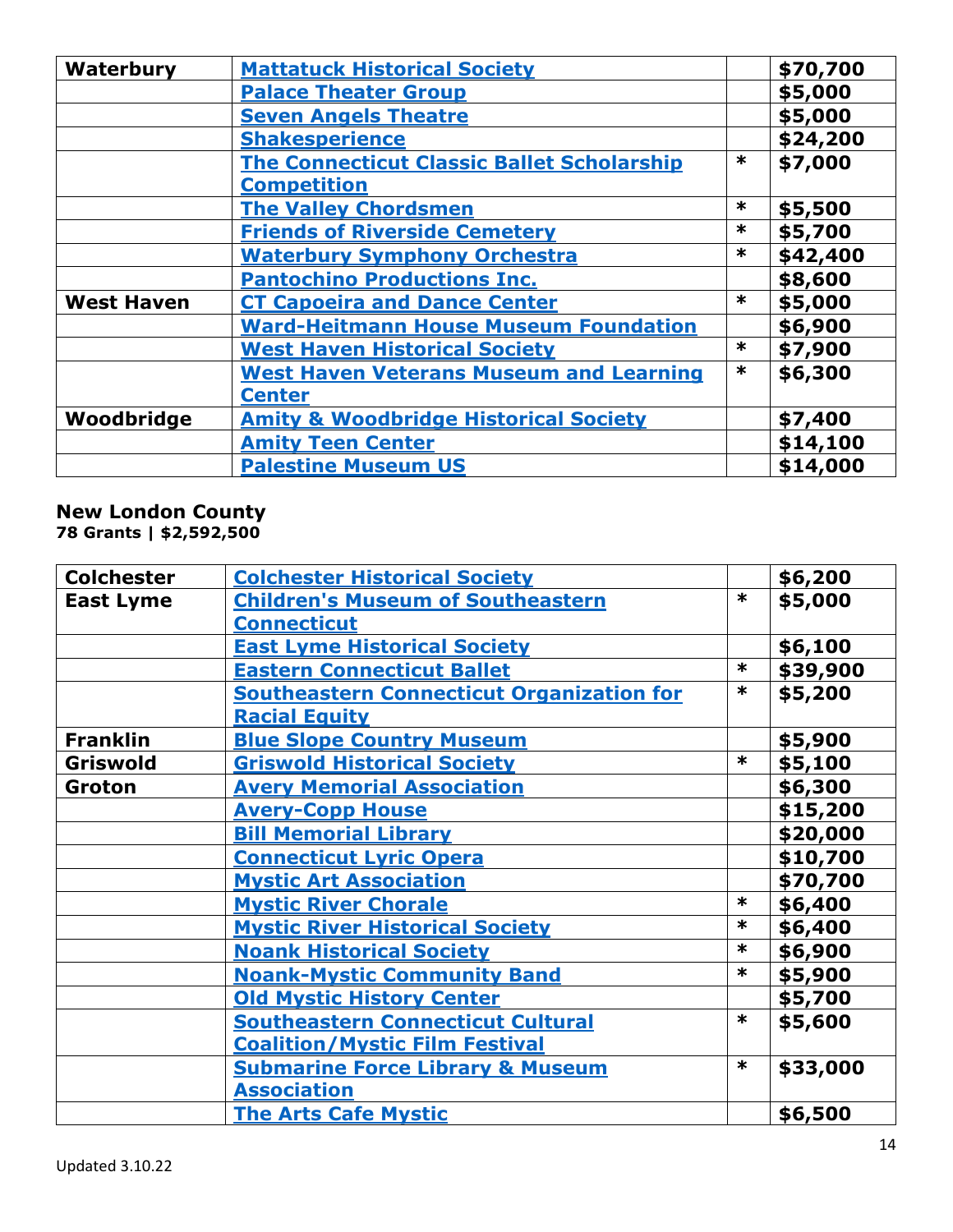| <b>Mashantucket</b>  | <b>Mashantucket Pequot Tribal Nation</b>                       |        | \$200,500             |
|----------------------|----------------------------------------------------------------|--------|-----------------------|
| Lebanon              | <b>Lebanon Historical Society</b>                              |        | \$18,500              |
| <b>Lisbon</b>        | <b>Lisbon Historical Society Inc.</b>                          | $\ast$ | \$7,000               |
| Lyme                 | <b>Lyme Public Hall &amp; Local History Archive</b>            | $\ast$ | \$6,700               |
| <b>Montville</b>     | <b>Shoreline Ringers Inc</b>                                   | $\ast$ | \$6,200               |
|                      | <b>Tibetan American Community of Connecticut</b>               | $\ast$ | \$6,500               |
| <b>New London</b>    | <b>7th Regiment Drum &amp; Bugle Corps</b>                     | $\ast$ | \$16,200              |
|                      | <b>Connecticut College</b>                                     |        | \$5,000               |
|                      | <b>Connecticut Early Music Society</b>                         |        | \$8,600               |
|                      | <b>Connecticut Storytelling Center</b>                         |        | \$18,800              |
|                      | <b>Custom House Maritime Museum</b>                            |        | \$15,400              |
|                      | <b>Eastern Connecticut Symphony Orchestra</b>                  | $\ast$ | \$41,200              |
|                      | <b>Expressiones Cultural Center</b>                            |        | \$10,500              |
|                      | <b>Flock Theatre</b>                                           |        | \$15,600              |
|                      | <b>Garde Arts Center</b>                                       | $\ast$ | \$5,000               |
|                      | <b>Hygienic Art</b>                                            |        | \$22,800              |
|                      | <b>Lyman Allyn Art Museum</b>                                  |        | \$35,800              |
|                      | <b>New London Community Orchestra</b>                          | $\ast$ | \$5,900               |
|                      | <b>New London County Historical Society</b>                    |        | \$10,200              |
|                      | <b>New London Landmarks</b>                                    |        | \$10,100              |
|                      | <b>New London Music Festival</b>                               | $\ast$ | \$6,300               |
|                      | <b>Thames River Heritage Park</b>                              |        | \$17,900              |
|                      | <b>Writers Block Ink</b>                                       |        | \$12,200              |
| <b>No.Stonington</b> | <b>North Stonington Historical Society</b>                     | $\ast$ | \$6,100               |
|                      | <b>Eastern Pequot Tribal Nation</b>                            | $\ast$ | \$5,300               |
| <b>Norwich</b>       | <b>Artreach</b>                                                |        | \$27,500              |
|                      | <b>Best Production Company</b>                                 | $\ast$ | \$5,000               |
|                      | <b>Norwich Arts Center Inc</b>                                 |        | \$10,300              |
|                      | <b>Norwich Free Academy</b>                                    |        | \$7,100               |
|                      | <b>Society of the Founders of Norwich CT</b>                   |        | \$7,100               |
|                      | <b>Southeastern Connecticut Cultural</b>                       | $\ast$ | \$6,900               |
|                      | <b>Coalition/Rosy Walk</b>                                     |        |                       |
|                      | <b>Norwich Historical Society</b>                              |        | \$15,000              |
| Old Lyme             | <b>Community Foundation for Eastern CT/Public</b>              |        | \$5,500               |
|                      | <b>Art for Racial Justice (PARJE)</b>                          |        |                       |
|                      | <b>Florence Griswold Museum</b>                                | $\ast$ | \$117,100             |
|                      | <b>Lyme Academy of Fine Arts</b><br><b>Musical Masterworks</b> | $\ast$ | \$114,400<br>\$19,400 |
|                      | <b>MusicNow Foundation</b>                                     | $\ast$ |                       |
|                      | <b>Old Lyme Historical Society</b>                             | $\ast$ | \$6,200<br>\$7,200    |
|                      | <b>Lyme Art Assoc Inc</b>                                      |        | \$23,100              |
| <b>Preston</b>       | <b>Preston Historical Society</b>                              | $\ast$ | \$5,200               |
| <b>Salem</b>         | <b>Foundation for Diversity in the Arts</b>                    | $\ast$ | \$11,700              |
| <b>Stonington</b>    | <b>Connecticut Songwriters Association</b>                     | $\ast$ | \$6,300               |
|                      | <b>Green Planet Films Inc</b>                                  |        | \$14,400              |
|                      |                                                                |        |                       |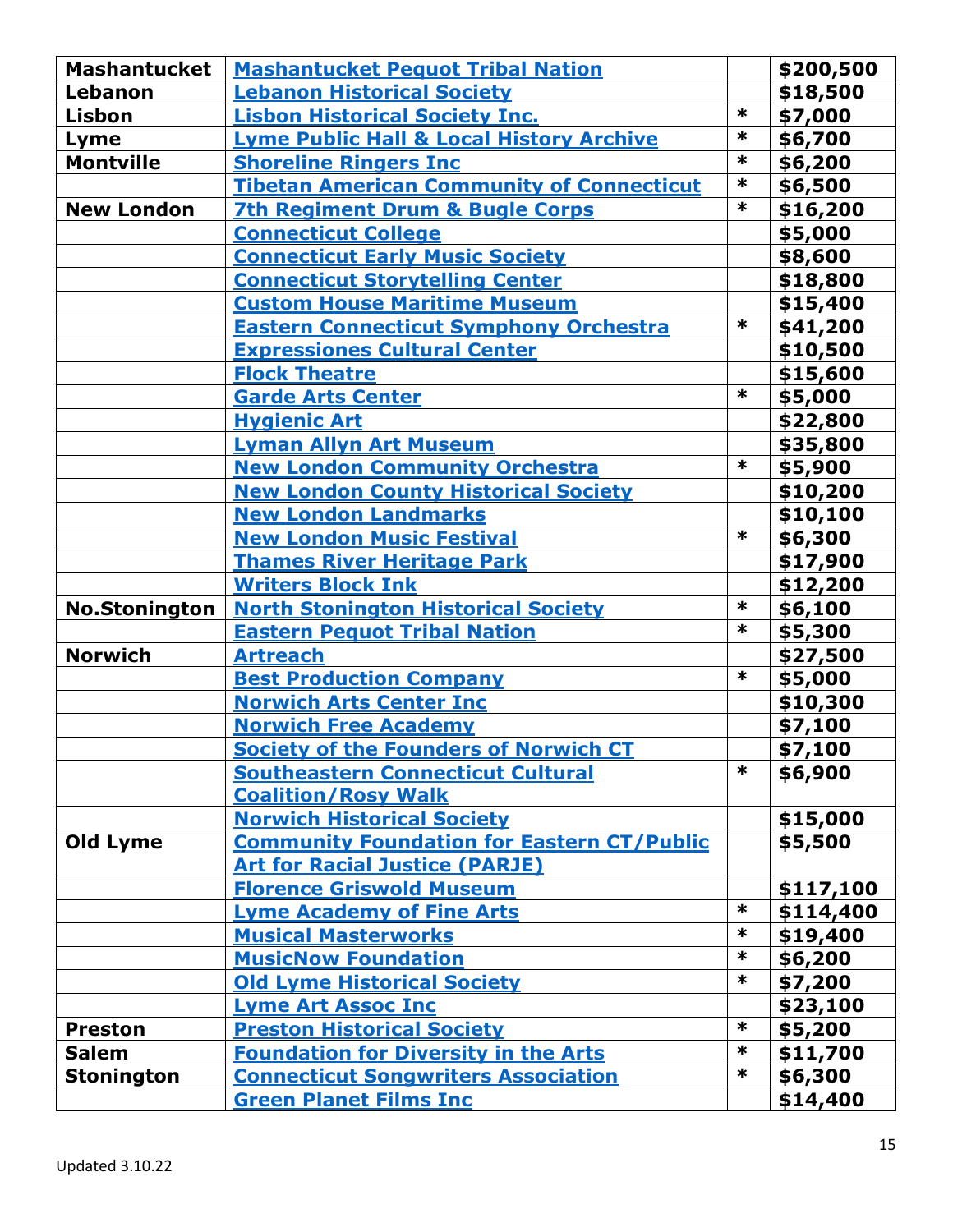|                  | <b>La Grua Center</b>                             |        | \$21,500  |
|------------------|---------------------------------------------------|--------|-----------|
|                  | <b>Mystic Aquarium</b>                            | $\ast$ | \$500,000 |
|                  | <b>Mystic Ballet Inc.</b>                         |        | \$53,500  |
|                  | <b>Mystic Paper Beasts Theatre Company</b>        | $\ast$ | \$6,300   |
|                  | <b>Mystic Seaport</b>                             |        | \$500,000 |
|                  | <b>Salt Marsh Opera Company</b>                   |        | \$20,900  |
|                  | <b>Stonington Historical Society</b>              |        | \$29,800  |
|                  | <b>Stonington Village Improvement Association</b> | $\ast$ | \$19,000  |
|                  | <b>The Denison Homestead</b>                      |        | \$11,700  |
|                  | <b>The Denison Pequotsepos Nature Center</b>      |        | \$75,000  |
|                  | <b>Voce</b>                                       | $\ast$ | \$10,200  |
|                  | <b>Yellow Farmhouse Education Center</b>          |        | \$15,600  |
| <b>Waterford</b> | <b>Eugene O'Neill Memorial Theater Center</b>     |        | \$120,500 |
|                  | <b>Waterford Historical Society</b>               | $\ast$ | \$6,400   |

### **Tolland County**

**19 Grants | \$134,000**

| <b>Coventry</b>  | <b>Coventry Arts Guild</b>                            | $\ast$ | \$5,500  |
|------------------|-------------------------------------------------------|--------|----------|
|                  | <b>Coventry Historical Society</b>                    |        | \$6,400  |
|                  | <b>Museum of Connecticut Glass</b>                    | $\ast$ | \$5,200  |
|                  | <b>Windham Area Arts Collaborative/David</b>          |        | \$9,400  |
|                  | <b>Haves Art Foundation</b>                           |        |          |
| <b>Ellington</b> | <b>Ellington Equality</b>                             | $\ast$ | \$5,000  |
|                  | <b>Ellington Historical Society</b>                   |        | \$6,300  |
| <b>Mansfield</b> | <b>Consonare Choral Community</b>                     |        | \$6,000  |
|                  | <b>Mansfield Historical Society</b>                   |        | \$8,400  |
| <b>Stafford</b>  | <b>Stafford Historical Society</b>                    | $\ast$ | \$5,400  |
| <b>Tolland</b>   | <b>French-Canadian Genealogical Society of</b>        | $\ast$ | \$6,300  |
|                  | <b>Connecticut</b>                                    |        |          |
|                  | <b>Tolland Historical Society</b>                     | $\ast$ | \$11,300 |
| <b>Vernon</b>    | <b>Friends of Valley Falls Inc</b>                    | $\ast$ | \$8,000  |
|                  | <b>Strong Family Farm Inc.</b>                        |        | \$9,100  |
|                  | <b>The New England Civil War Museum</b>               |        | \$5,500  |
|                  | <b>The Vernon Chorale</b>                             | $\ast$ | \$6,300  |
|                  | <b>Vernon Community Arts Center</b>                   |        | \$10,600 |
|                  | <b>Vernon Historical Society</b>                      |        | \$7,100  |
| Willington       | <b>Eastern Connecticut Center for History Art and</b> | $\ast$ | \$6,800  |
|                  | <b>Performance</b>                                    |        |          |
|                  | <b>Willington Historical Society</b>                  | $\ast$ | \$5,400  |